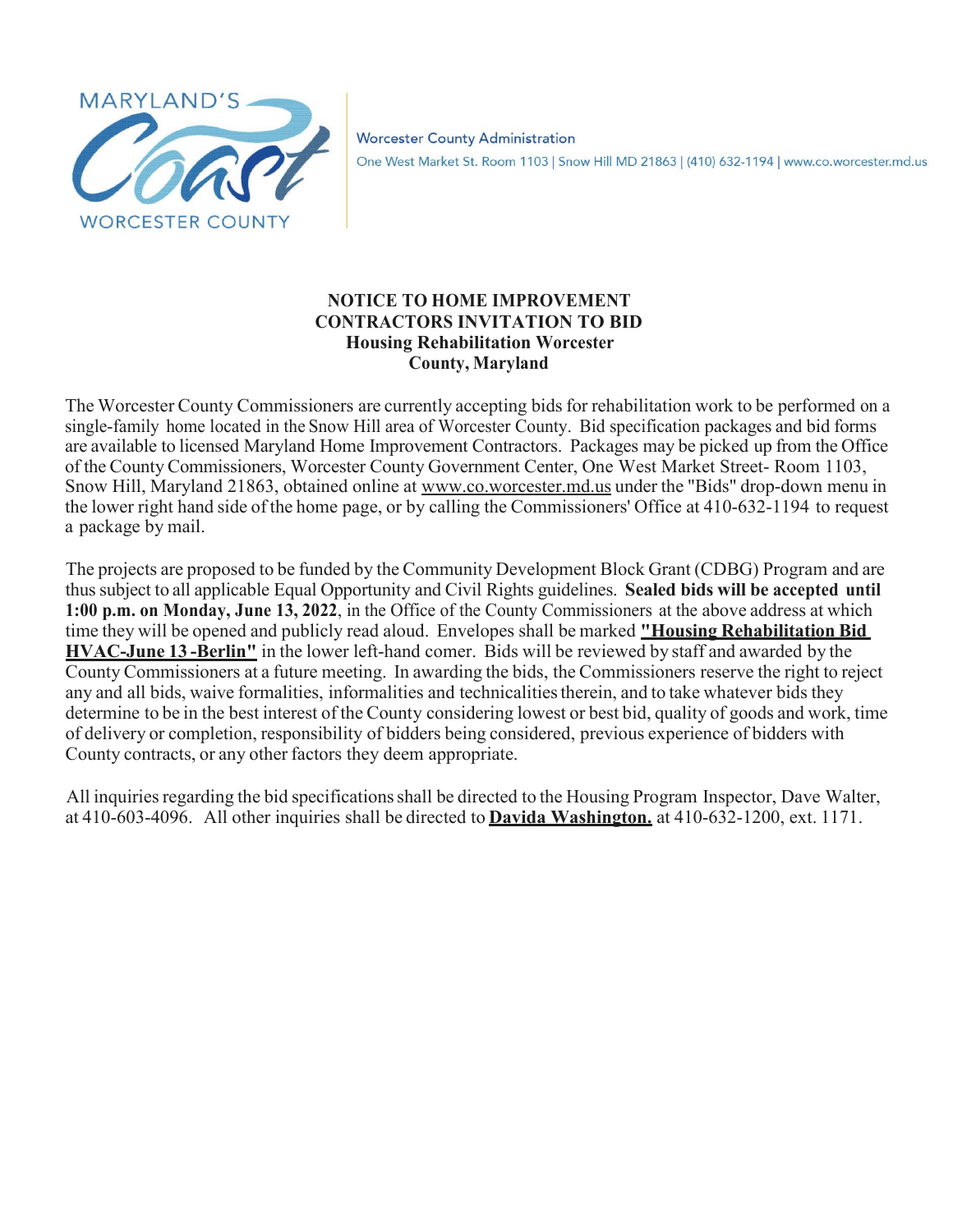### WORCESTER COUNTY IS REQUESTING OUOTATIONS FROM OUALIFIED **CONTRACTORS FOR REPAIRS TO:**

**PROPERTY OF: Joyce Pitts** 211 Flower St. **ADDRESS: Berlin, MD 21811** TELEPHONE: 410-641-3473

CONTRACTOR: NO QUOTATIONS AFTER: June 13, 2022 DATE:

**PART ONE: GENERAL CONDITIONS PART TWO: SCOPE OF WORK** 

**PART ONE - GENERAL CONDITIONS** 

- 1) The Contractor shall coordinate all work in progress with the homeowner so as not to severely disrupt living conditions. Inside work which is disruptive, or displaces the use of the kitchen, bathroom, or bedrooms, shall be pursued continuously on normal working days.
- 2) The Contractor shall be responsible for removing and replacing furniture and other articles, to and from other storage areas on premises, as needed to allow work space or to protect such possessions. Provide plastic film protection over all furniture (if not removed), carpets, finished floors, etc. - also install film at doorways as required.
- 3) The Contractor shall remove all excess material, construction debris, and other existing debris and material specified herein, to an approved dumpsite off premises. Work area shall be broom swept at the end of each work day.
- 4) The Contractor shall contact the Program Inspector or Housing Administrator for direction in the event that coordination or clarification problems arise with the homeowner or other contractors.
- 5) The Contractor shall coordinate closely with the homeowner as to which possessions are considered "junk and debris" and which are valuable before hauling anything away.
- 6) The Contractor shall leave all work areas on the premises in a neat and clean condition, and shall instruct the homeowner in the care and use of all installed equipment and appliances. Owner's manuals and warranty booklets are to be provided to the homeowner for all applicable equipment, appliances, and materials.
- 7) The Contractor shall not undertake or engage in any additional work intended to be billed to the Program as an "extra" or as additional cost to the original contract without a written change order signed by the Program Inspector, Housing Administrator, and homeowner. A written change order as outlined above is also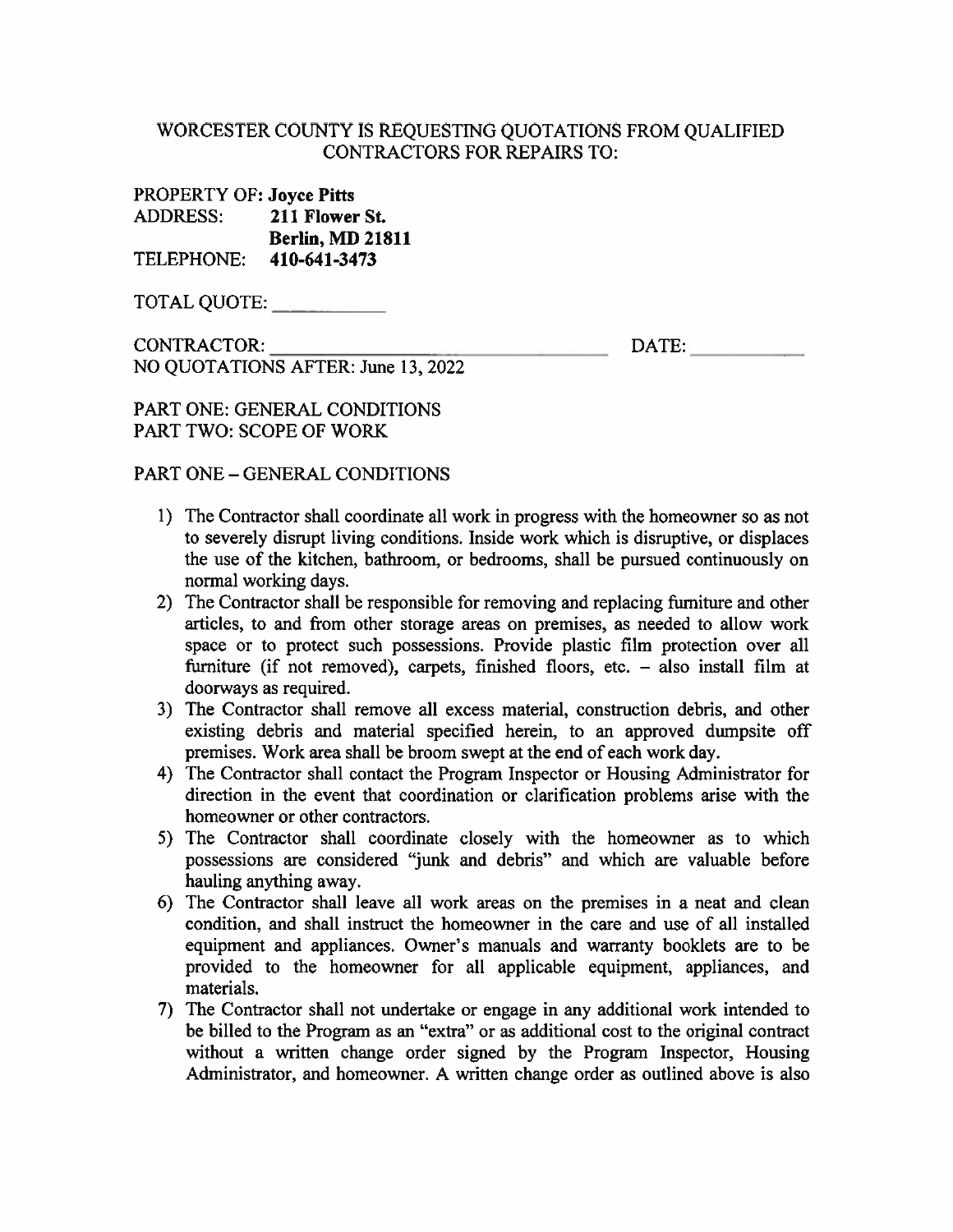required for substitutions or additions to the original scope of work not involving additional costs.

- 8) The Contractor shall obtain and pay for all building, plumbing, electrical, well, septic and other permits required for specified work.
- 9) The Contractor shall call for all inspections required by County law as well as inspections to receive draw payments and any special inspections required by the Program Inspector. All work shall conform to code.
- 10) All of the above general conditions shall be adhered to unless otherwise specifically described in the following scope of work.

526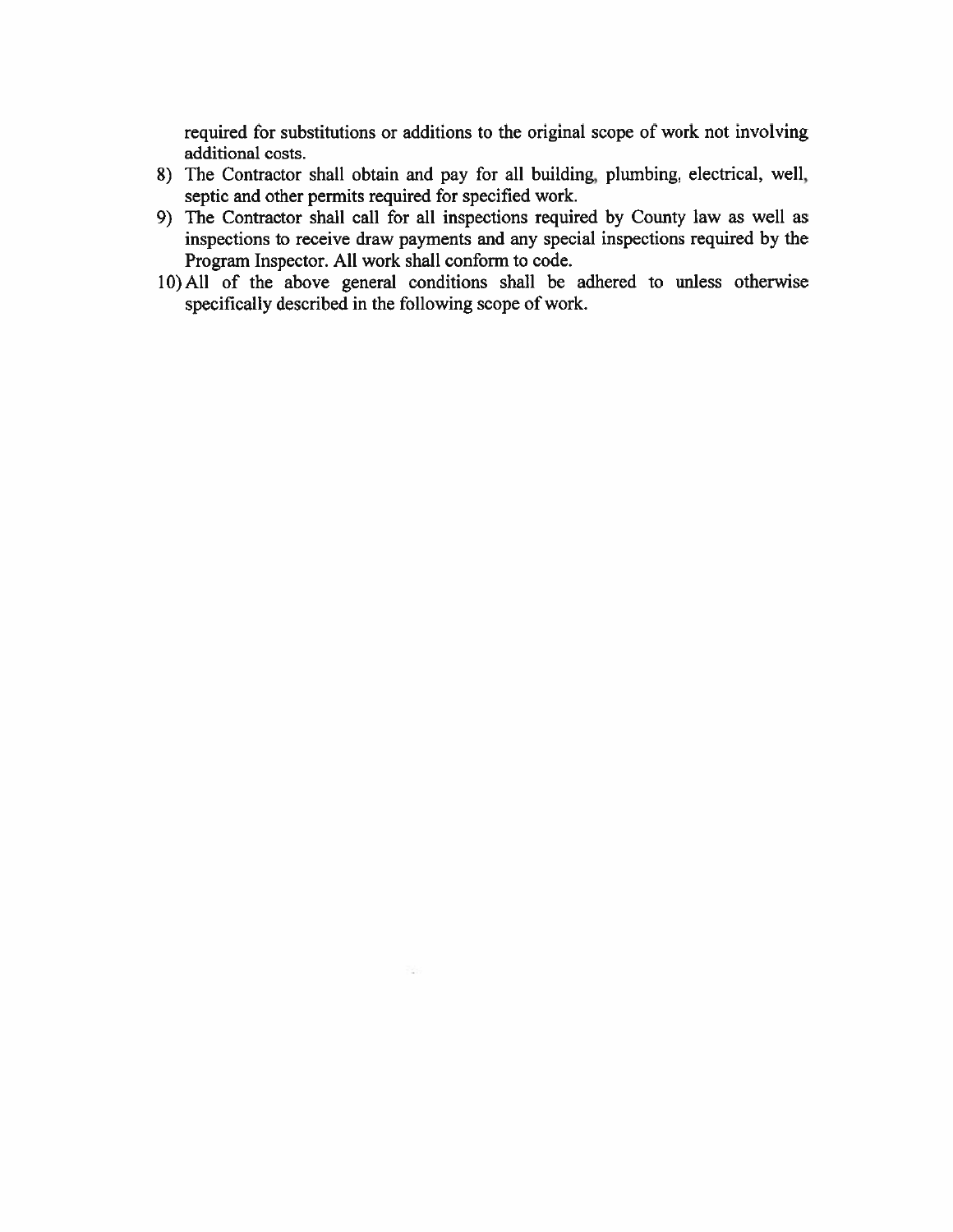#### **Contractor Conflict of Interest Disclosure**

All businesses submitting bids for projects and activities which include funding through the Maryland Community Development Block Grant Program must disclose any potential conflict of interest. A conflict of interest may occur if the business owner/principals are related to or have a business relationship with an employee, officer or elected official of Worcester County. If it is determined there is a conflict of interest or potential conflict of interest, you may not be selected even if your bid is determined to be the lowest, most qualified. The County can request for the State of Maryland CDBG Program to review and make a determination which could result in a waiver allowing for approval.

- 1. Are owner(s)/principal(s) ever been an employee, agent, consultant, officer, elected If yes, please identify:
- 2. Are owner(s)/principal(s) related (including through marriage or domestic partnership) to an employee, agent, consultant, officer, elected or appointed official of \_\_\_\_\_\_\_\_\_\_?  $\Box$  Yes  $\Box$  No If yes, please identify:
- 3. Do owner(s)/principal(s) have a business or professional relationship with anyone identified under Question #1?  $\Box$  Yes  $\Box$  No If yes, please identify:

I/We certify that the above information is true and correct. I/We understand that providing false statements or information is grounds for termination of assistance and is punishable under federal law.

| Signed:          |                 |
|------------------|-----------------|
| Date:            |                 |
| Name:            | (Print)         |
| Signed:<br>Date: |                 |
| Name:            | (Print)<br>---- |

\*For all non-construction contracts and for single family housing rehabilitation only  $9/2017$ 

**For Grantee Use Only:** 

| <b>CDBG Grant Number:</b>                  |                         | <b>Date Received:</b>              |  |
|--------------------------------------------|-------------------------|------------------------------------|--|
| $\Box$ Conflict of Interest does not exist |                         | $\Box$ Conflict of Interest exists |  |
| Date Sent to State:                        | <b>D</b> Waiver Granted | □ Waiver Denied                    |  |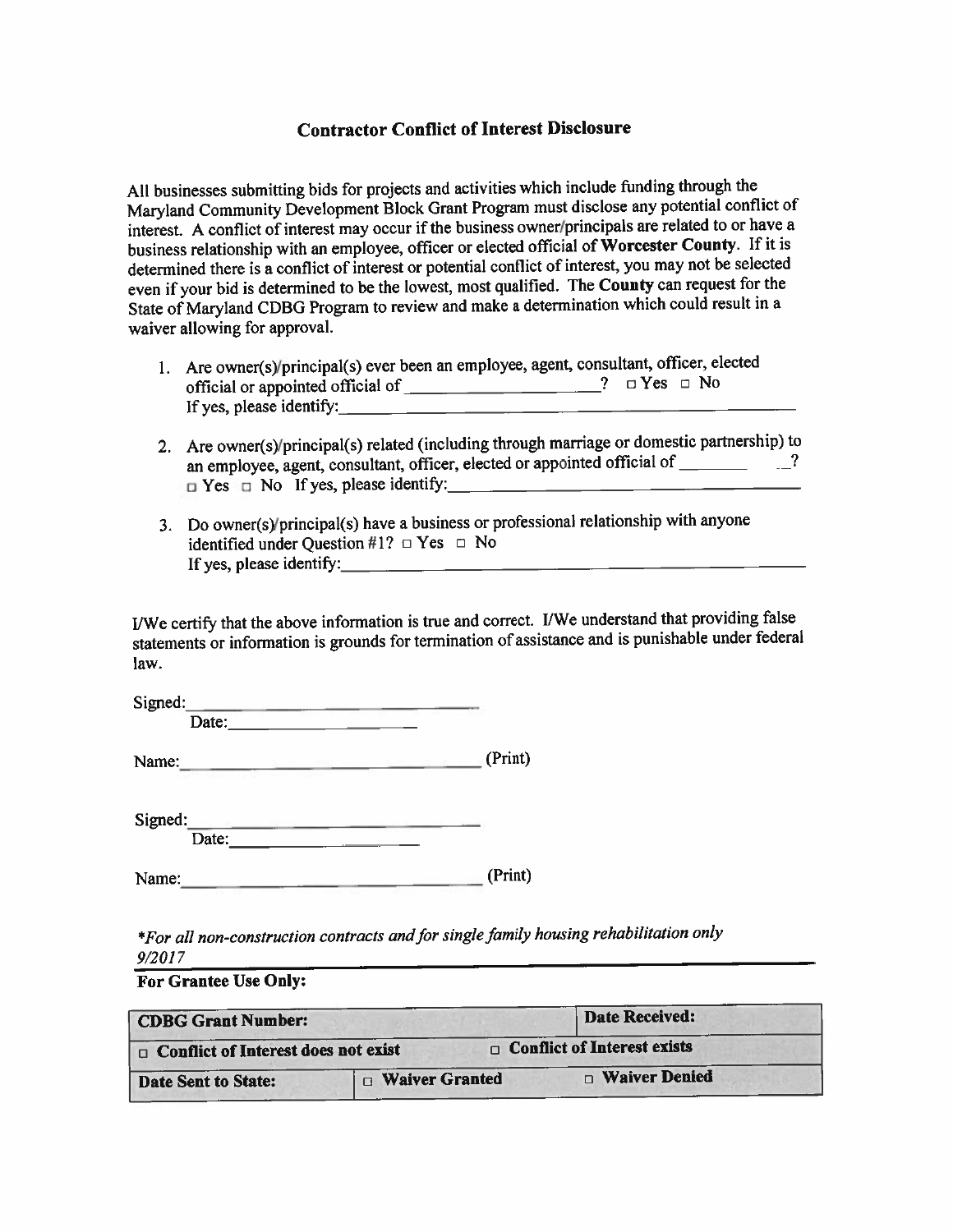# **Bid Submission Checklist**

|  | $\square$ Contractor Qualification Form |  |
|--|-----------------------------------------|--|
|--|-----------------------------------------|--|

- $\square$  Contractor Conflict of Interest Disclosure Form
- $\Box$  Bid Form- on your company letterhead using Worcester format
- $\Box$  Scope of Work with Line Item Breakdown- all lines completed and total price
- $\Box$  Section 3 Compliance Bid Form  $*$  if you are not a Section 3 employer and expect no new hires, check 3<sup>rd</sup> option and enter "0" new employees
- $\Box$  Section 3 Business Certification  $*$  if you are not Section 3 employer check bottom option; unable to certify
- $\Box$  Attended Pre-bid meeting: \_\_\_\_ Required  $X$  Not Required
- $\Box$  Signed Bid Submission Checklist

Signature

Date

Please check off items submitted above, sign and include this checklist with your submission package. If you have any questions as to if a previously submitted Contractor Qualification Form has expired, please contact Davida Washington at 410-632-1200, ext. 1171. Bids submitted with no Contractor Qualification form on file dated within the past 6 months may not be considered. Please note HUD 4010 enclosed for informational purposes; Davis Bacon is not required for this project.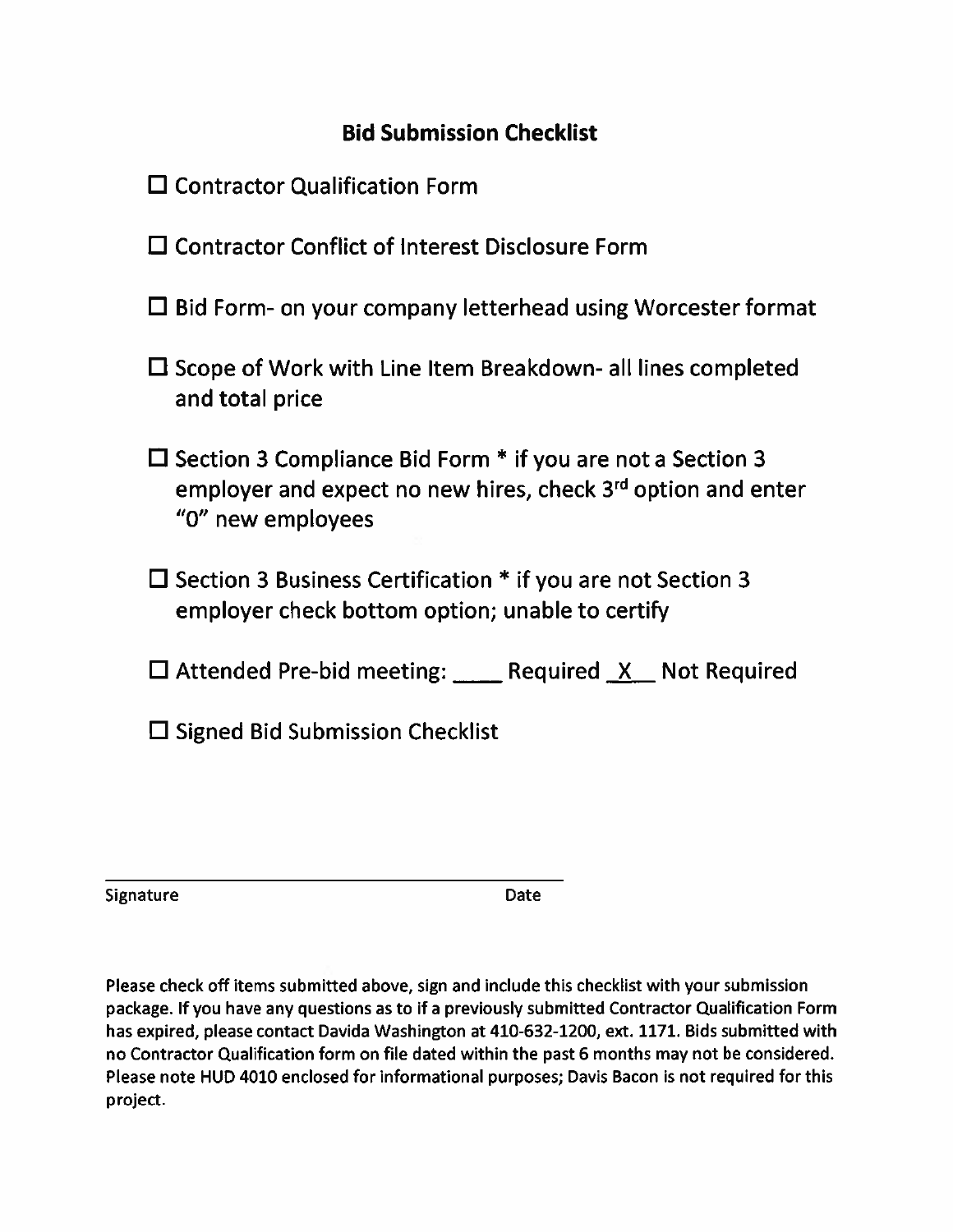## WORCESTER COUNTY HOUSING REHABILITATION PROGRAM **CONTRACTOR QUALIFICATION FORM**

|                                                                                                            | Contractor                                                                                                                                                                                                                     |                                                                                                                                      |           |
|------------------------------------------------------------------------------------------------------------|--------------------------------------------------------------------------------------------------------------------------------------------------------------------------------------------------------------------------------|--------------------------------------------------------------------------------------------------------------------------------------|-----------|
|                                                                                                            | Address and the contract of the contract of the contract of the contract of the contract of the contract of the contract of the contract of the contract of the contract of the contract of the contract of the contract of th |                                                                                                                                      |           |
|                                                                                                            |                                                                                                                                                                                                                                |                                                                                                                                      |           |
|                                                                                                            |                                                                                                                                                                                                                                |                                                                                                                                      |           |
|                                                                                                            |                                                                                                                                                                                                                                |                                                                                                                                      |           |
|                                                                                                            |                                                                                                                                                                                                                                | List of Company Officers:                                                                                                            |           |
|                                                                                                            |                                                                                                                                                                                                                                |                                                                                                                                      |           |
| List of Licenses Currently Held:                                                                           |                                                                                                                                                                                                                                |                                                                                                                                      |           |
|                                                                                                            | <b>MHIC Number</b>                                                                                                                                                                                                             |                                                                                                                                      | Exp. Date |
|                                                                                                            | <b>MBR</b> Number                                                                                                                                                                                                              |                                                                                                                                      | Exp. Date |
|                                                                                                            | MDE Lead Cert.                                                                                                                                                                                                                 |                                                                                                                                      | Exp. Date |
|                                                                                                            | EPA Lead Cert.                                                                                                                                                                                                                 |                                                                                                                                      | Exp. Date |
| Trade References (2)                                                                                       | Name                                                                                                                                                                                                                           |                                                                                                                                      | Phone     |
|                                                                                                            | Name                                                                                                                                                                                                                           |                                                                                                                                      | Phone     |
| Client References (2)                                                                                      | Name                                                                                                                                                                                                                           |                                                                                                                                      | Phone     |
|                                                                                                            | Name                                                                                                                                                                                                                           |                                                                                                                                      | Phone     |
| Is contractor in a State of Bankruptcy?<br>Yes<br>No<br>Yes<br>Is contractor on HUD's debarred list?<br>No |                                                                                                                                                                                                                                |                                                                                                                                      |           |
|                                                                                                            | Is contractor any of the following? (not required to qualify)                                                                                                                                                                  | <b>Minority Business Enterprise</b><br>Women's Business Enterprise<br><b>Disadvantaged Business Enterprise</b><br>Section 3 Employer |           |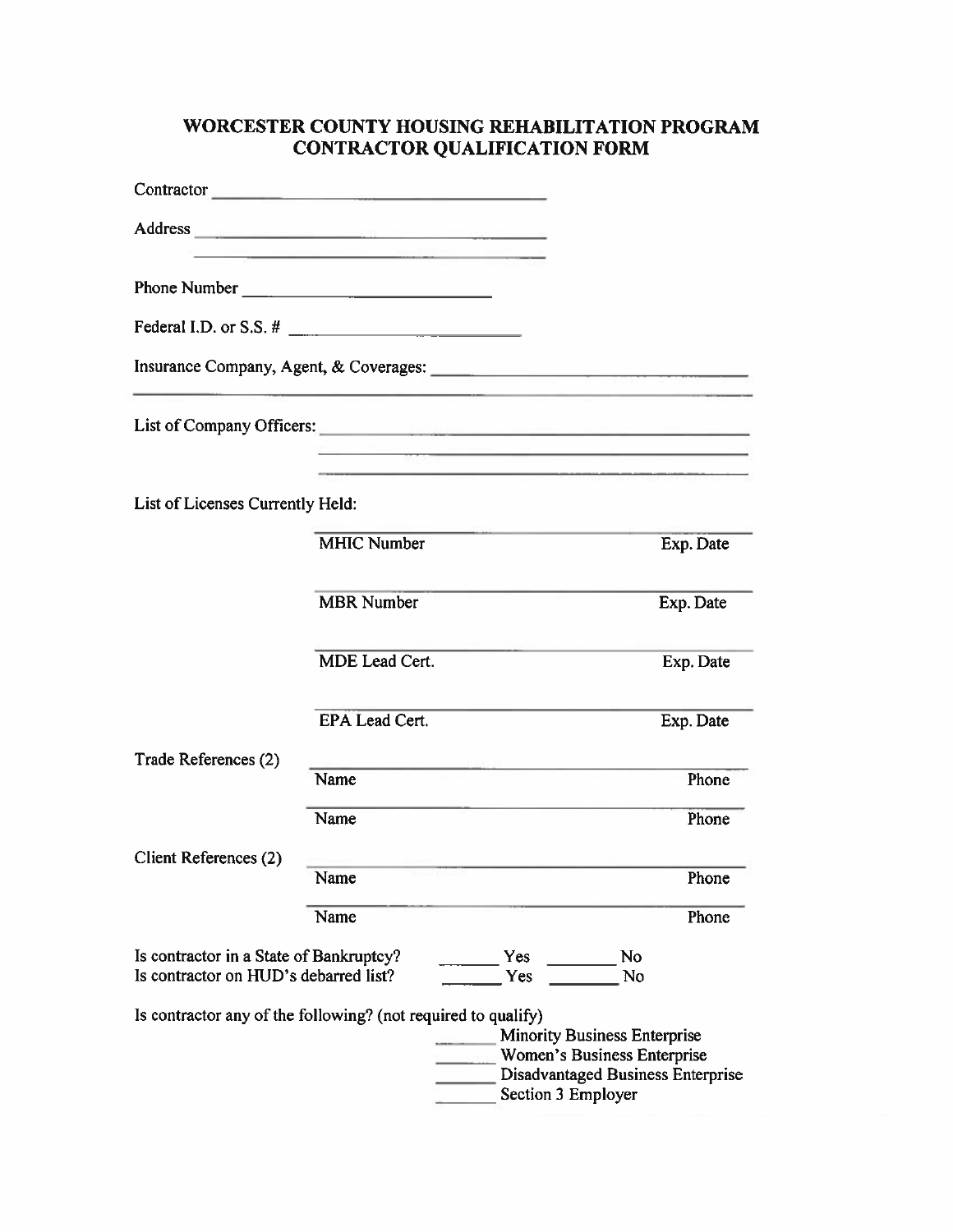#### **SECTION 3 CLAUSE**

All Section 3 covered contracts shall include the following clause (referred to as the "Section 3 Clause"):

A. The work to be performed under this contract is subject to the requirements of Section 3 of the Housing and Urban Development Act of 1968, as amended, 12 U.S.C. 1701u (section 3). The purpose of section 3 is to ensure that employment and other economic opportunities generated by HUD assistance or HUD-assisted projects covered by section 3, shall, to the greatest extent feasible, be directed to low- and very low-income persons, particularly persons who are recipients of HUD assistance for housing.

B. The parties to this contract agree to comply with HUD's regulations in 24 CFR Part 135, which implement section 3. As evidenced by their execution of this contract, the parties to this contract certify that they are under no contractual or other impediment that would prevent them from complying with the part 135 regulations.

C. The contractor agrees to send to each labor organization or representative of workers with which the contractor has a collective bargaining agreement or other understanding, if any, a notice advising the labor organization or workers' representative of the contractor's commitments under this section 3 clause, and will post copies of the notice in conspicuous places at the work site where both employees and applicants for training and employment positions can see the notice. The notice shall describe the section 3 preference, shall set forth minimum number and job titles subject to hire, availability of apprenticeship and training positions, the qualifications for each; and the name and location of the person(s) taking applications for each of the positions; and the anticipated date the work shall begin.

D. The contractor agrees to include this section 3 clause in every subcontract subject to compliance with regulations in 24 CFR Part 135, and agrees to take appropriate action, as provided in an applicable provision of the subcontract or in this section 3 clause, upon a finding that the subcontractor is in violation of the regulations in 24 CFR Part 135. The contractor will not subcontract with any subcontractor where the contractor has notice or knowledge that the subcontractor has been found in violation of the regulations in 24 CFR Part 135.

E. The contractor will certify that any vacant employment positions, including training positions, that are filled (1) after the contractor is selected by before the contract is executed, and (2) with persons other than those to whom the regulations of 24 CFR part 135 require employment opportunities to be directed, were not filled to circumvent the contractor's obligations under 24 CFR part 135.

F. Noncompliance with HUD's regulations in 24 CFR part 135 may result in sanctions, termination of this contract for default, and debarment or suspension from future HUD assisted contracts.

G. With respect to work performed in connection with section 3 covered Indian housing assistance, section 7(b) of the Indian Self-Determination and Education Assistance Act (25 U.S.C. 450e) also applies to the work to be performed under this contract. Section 7(b) requires that to the greatest extent feasible (i) preference in the award of contracts and subcontracts shall be given to Indian organizations and Indian-owned Economic Enterprises. Parties to this contract that are subject to the provisions of section 3 and section 7(b) agree to comply with section 3 to the maximum extent feasible, but not in derogation of compliance with section 7(b).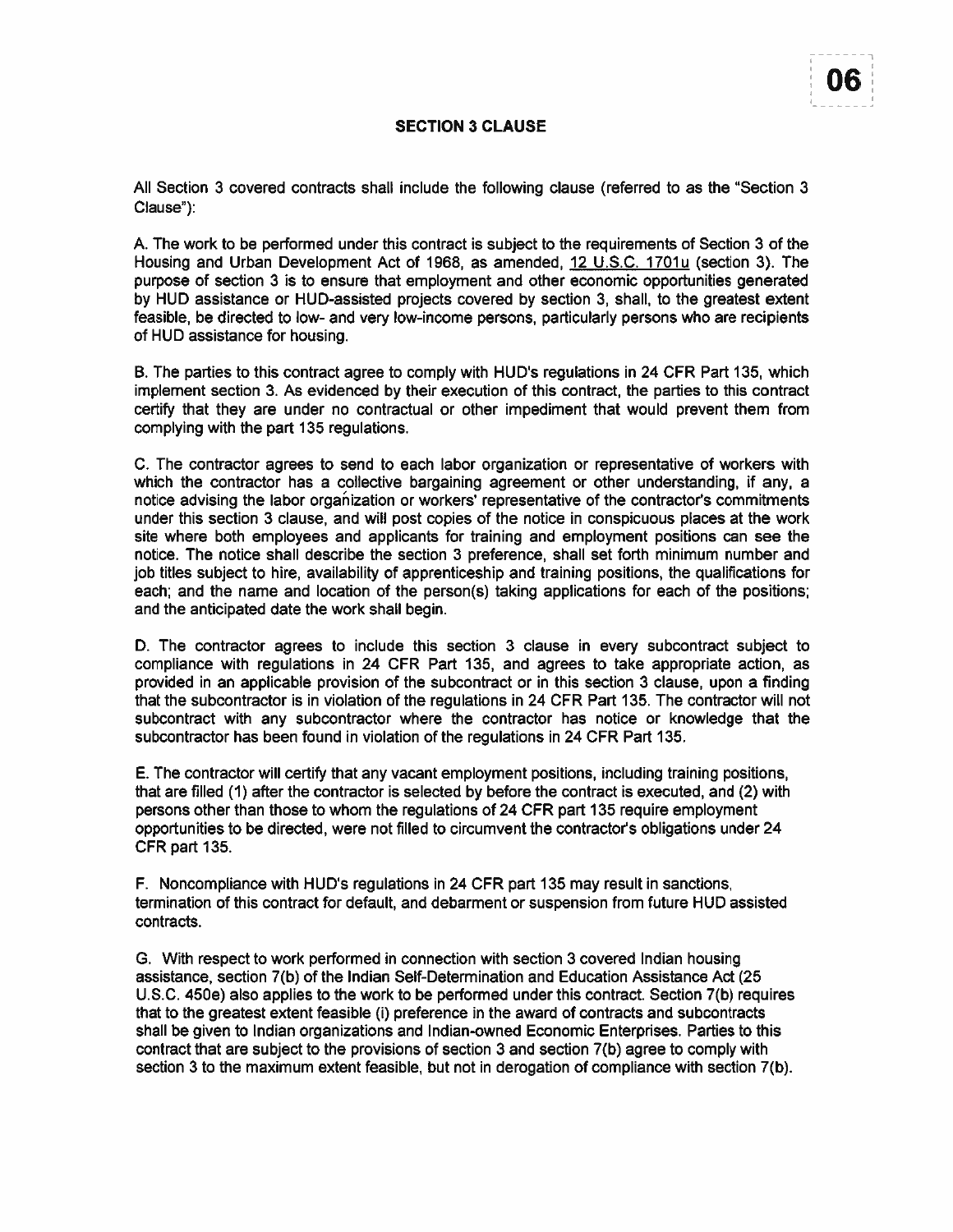# MARYLAND CDBG PROGRAM I PROCUREMENT

## **SECTION 3 COMPLIANCE BID FORM**

|           | Other                                                                                                                                                                                                          |
|-----------|----------------------------------------------------------------------------------------------------------------------------------------------------------------------------------------------------------------|
|           |                                                                                                                                                                                                                |
|           | I am certified as a Section 3 Business. I have attached a Section 3 Business Certification.                                                                                                                    |
| <b>OR</b> |                                                                                                                                                                                                                |
|           | I will subcontract 25% of the contract amount to one or more certified Section 3 Businesses. I<br>have attached Section 3 Business Certifications for selected subcontractors.                                 |
| <b>OR</b> |                                                                                                                                                                                                                |
|           | I anticipate hiring ______ new employees under this contract, if awarded. I understand that if<br>any new hires are required under this contract, I will need to comply with Section 3 hiring<br>requirements. |
|           | I attest that the above information is true and correct.                                                                                                                                                       |
| Signature | <b>Print Name</b>                                                                                                                                                                                              |

 $\overline{Title}$ 

 $\overline{Date}$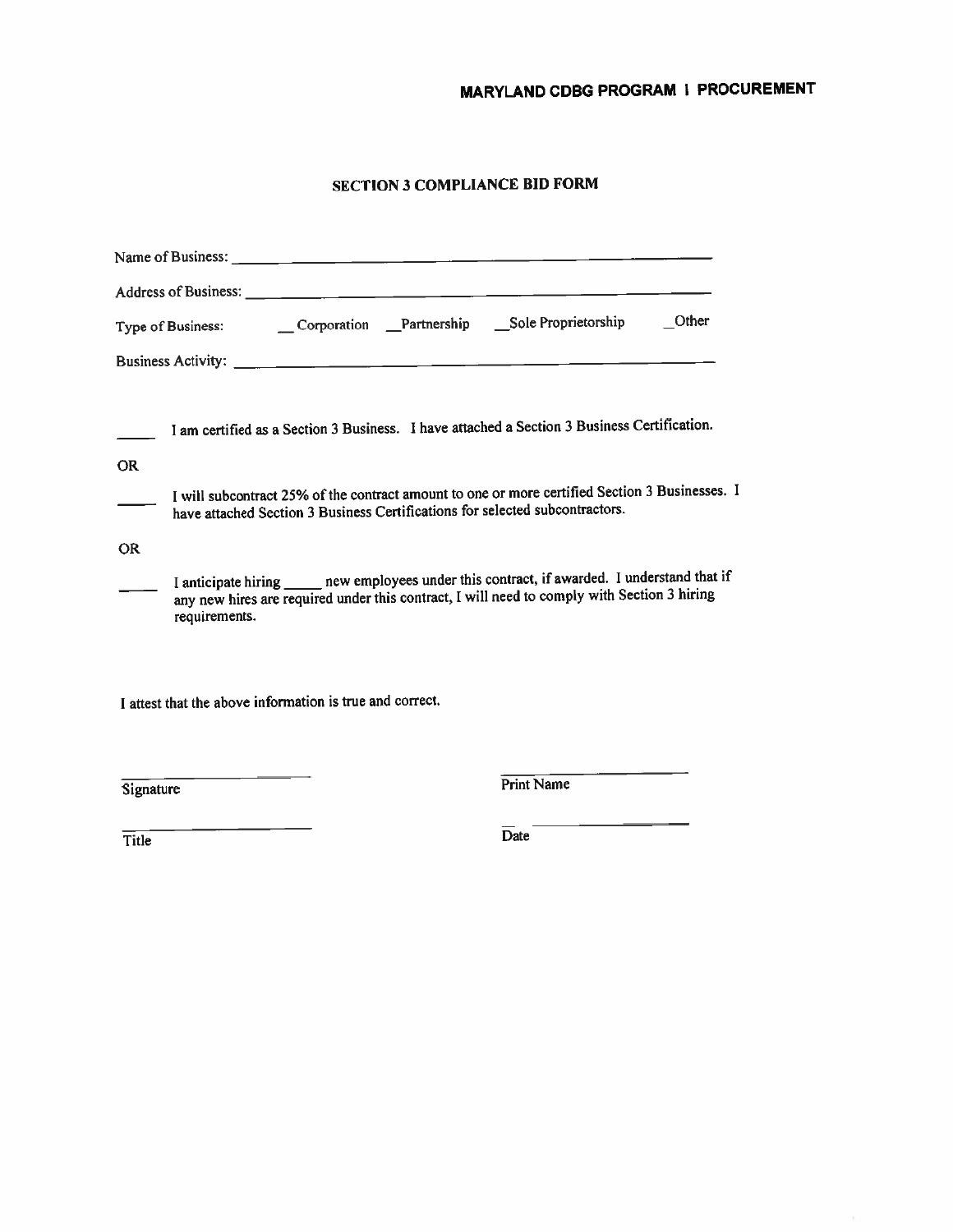#### **Applicability**

The Project or Program to which the construction work covered by this contract pertains is being assisted by the United States of America and the following Federal Labor Standards Provisions are included in this Contract pursuant to the provisions applicable to such Federal assistance.

A. 1. (i) Minimum Wages. All laborers and mechanics employed or working upon the site of the work, will be paid unconditionally and not less often than once a week, and without subsequent deduction or rebate on any account (except such payroll deductions as are permitted by regulations issued by the Secretary of Labor under the Copeland Act (29 CFR Part 3), the full amount of wages and bona fide fringe benefits (or cash equivalents thereof) due at time of payment computed at rates not less than those contained in the wage determination of the Secretary of Labor which is attached hereto and made a part hereof, regardless of any contractual relationship which may be alleged to exist between the contractor and such laborers and mechanics. Contributions made or costs reasonably anticipated for bona fide fringe benefits under Section I(b)(2) of the Davis-Bacon Act on behalf of laborers or mechanics are considered wages paid to such laborers or mechanics, subject to the provisions of 29 CFR 5.5(a)(1)(iv); also, regular contributions made or costs incurred for more than a weekly period (but not less often than quarterly) under plans, funds, or programs, which cover the particular weekly period, are deemed to be constructively made or incurred during such weekly period.

Such laborers and mechanics shall be paid the appropriate wage rate and fringe benefits on the wage determination for the classification of work actually performed, without regard to skill, except as provided in 29 CFR 5.5(a)(4). Laborers or mechanics performing work in more than one classification may be compensated at the rate specified for each classification for the time actually worked therein: Provided, That the employer's payroll records accurately set forth the time spent in each classification in which work is performed. The wage determination (including any additional classification and wage rates conformed under 29 CFR 5.5(a)(1)(ii) and the Davis-Bacon poster (WH-1321) shall be posted at all times by the contractor and its subcontractors at the site of the work in a prominent and accessible, place where it can be easily seen by the workers.

(ii) (a) Any class of laborers or mechanics which is not listed in the wage determination and which is to be employed under the contract shall be classified in conformance with the wage determination. HUD shall approve an additional classification and wage rate and fringe benefits therefor only when the following criteria have been met:

The work to be performed by the classification  $(1)$ requested is not performed by a classification in the wage determination; and

The classification is utilized in the area by the  $(2)$ construction industry; and

(3) The proposed wage rate, including any bona fide fringe benefits, bears a reasonable relationship to the wage rates contained in the wage determination.

(b) If the contractor and the laborers and mechanics to be employed in the classification (if known), or their representatives, and HUD or its designee agree on the classification and wage rate (including the amount designated for fringe benefits where appropriate), a report of the action taken shall be sent by HUD or its designee to the Administrator of the Wage and Hour Division, Employment Standards Administration, U.S. Department of Labor, Washington, D.C. 20210. The Administrator, or an authorized representative, will approve, modify, or disapprove every additional classification action within 30 days of receipt and so advise HUD or its designee or will notify HUD or its designee within the 30-day period that additional time is necessary. (Approved by the Office of Management and Budget under OMB control number 1215- $0140.$ 

(c) In the event the contractor, the laborers or mechanics to be employed in the classification or their representatives, and HUD or its designee do not agree on the proposed classification and wage rate (including the amount designated for fringe benefits, where appropriate), HUD or its designee shall refer the questions, including the views of all interested parties and the recommendation of HUD or its designee, to the Administrator for The Administrator, or an authorized determination. representative, will issue a determination within 30 days of receipt and so advise HUD or its designee or will notify HUD or its designee within the 30-day period that additional time is necessary. (Approved by the Office of Management and Budget under OMB Control Number 1215-0140.)

The wage rate (including fringe benefits where  $(d)$ appropriate) determined pursuant to subparagraphs (1)(ii)(b) or (c) of this paragraph, shall be paid to all workers performing work in the classification under this contract from the first day on which work is performed in the classification.

(III) Whenever the minimum wage rate prescribed in the contract for a class of laborers or mechanics includes a fringe benefit which is not expressed as an hourly rate, the contractor shall either pay the benefit as stated in the wage determination or shall pay another bona fide fringe benefit or an hourly cash equivalent thereof.

(iv) If the contractor does not make payments to a trustee or other third person, the contractor may consider as part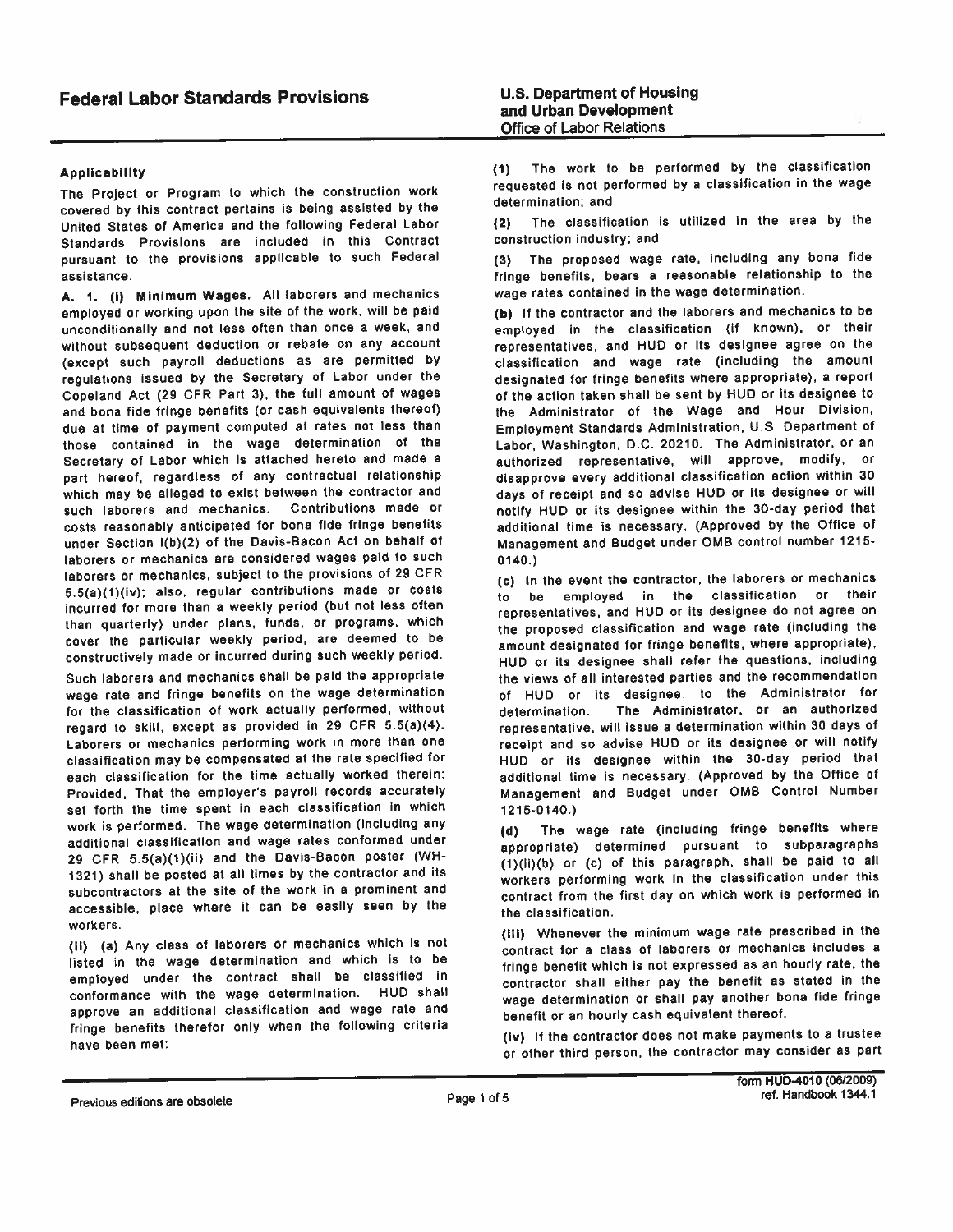of the wages of any laborer or mechanic the amount of any costs reasonably anticipated in providing bona fide fringe benefits under a plan or program, Provided, That the Secretary of Labor has found, upon the written request of the contractor, that the applicable standards of the Davis-Bacon Act have been met. The Secretary of Labor may require the contractor to set aside in a separate account assets for the meeting of obligations under the plan or program: (Approved by the Office of Management and Budget under OMB Control Number 1215-0140.)

2. Withholding. HUD or its designee shall upon its own action or upon written request of an authorized representative of the Department of Labor withhold or cause to be withheld from the contractor under this contract or any other Federal contract with the same prime contractor, or any other Federally-assisted contract subject to Davis-Bacon prevalling wage requirements, which is held by the same prime contractor so much of the accrued payments or advances as may be considered necessary to pay laborers and mechanics, including apprentices, trainees and helpers, employed by the contractor or any subcontractor the full amount of wages required by the contract in the event of failure to pay any laborer or mechanic, including any apprentice, trainee or helper, employed or working on the site of the work, all or part of the wages required by the contract, HUD or its designee may, after written notice to the contractor, sponsor, applicant, or owner, take such action as may be necessary to cause the suspension of any further payment, advance, or guarantee of funds until such violations have ceased. HUD or its designee may, after written notice to the contractor, disburse such amounts withheld for and on account of the contractor or subcontractor to the respective employees to whom they The Comptroller General shall make such are due. disbursements in the case of direct Davis-Bacon Act contracts.

3. (i) Payrolls and basic records. Payrolls and basic records relating thereto shall be maintained by the contractor during the course of the work preserved for a period of three years thereafter for all laborers and mechanics working at the site of the work. Such records shall contain the name, address, and social security number of each such worker, his or her correct classification, hourly rates of wages paid (including rates of contributions or costs anticipated for bona fide fringe benefits or cash equivalents thereof of the types described in Section I(b)(2)(B) of the Davis-bacon Act), daily and weekly number of hours worked, deductions made and actual wages paid. Whenever the Secretary of Labor has found under 29 CFR 5.5 (a)(1)(iv) that the wages of any laborer or mechanic include the amount of any costs reasonably anticipated in providing benefits under a plan or program described in Section I(b)(2)(B) of the Davis-Bacon Act, the contractor shall maintain records which show that the commitment to provide such benefits is enforceable, that the plan or program is financially responsible, and that the plan or program has been communicated in writing to the laborers or mechanics affected, and records which show the costs anticipated or the actual cost incurred in providing such benefits. Contractors employing apprentices or trainees under approved programs shall maintain written evidence of the registration of apprenticeship programs and certification of trainee programs, the registration of the apprentices and trainees, and the ratios and wage rates prescribed in the applicable programs. (Approved by the Office of Management and Budget under OMB Control Numbers 1215-0140 and 1215-0017.)

(ii) (a) The contractor shall submit weekly for each week in which any contract work is performed a copy of all payrolls to HUD or its designee if the agency is a party to the contract, but if the agency is not such a party, the contractor will submit the payrolls to the applicant sponsor, or owner, as the case may be, for transmission to HUD or its designee. The payrolls submitted shall set out accurately and completely all of the information required to be maintained under 29 CFR 5.5(a)(3)(i) except that full social security numbers and home addresses shall not be included on weekly transmittals. Instead the payrolls shall only need to include an individually identifying number for each employee (e.g., the last four digits of the employee's social security number). The required weekly payroll information may be submitted in any form desired. Optional Form WH-347 is available for this purpose from Division Web site at Wage and Hour the http://www.dol.gov/esa/whd/forms/wh347instr.htm or its successor site. The prime contractor is responsible for the submission of copies of payrolls by all subcontractors. Contractors and subcontractors shall maintain the full social security number and current address of each covered worker, and shall provide them upon request to HUD or its designee if the agency is a party to the contract, but if the agency is not such a party, the contractor will submit the payrolls to the applicant sponsor, or owner, as the case may be, for transmission to HUD or its designee, the contractor, or the Wage and Hour Division of the Department of Labor for purposes of an investigation or audit of compliance with prevailing wage requirements. It is not a violation of this subparagraph for a prime contractor to require a subcontractor to provide addresses and social security numbers to the prime contractor for its own records, without weekly submission to HUD or its designee. (Approved by the Office of Management and Budget under OMB Control Number 1215-0149.)

(b) Each payroll submitted shall be accompanied by a "Statement of Compliance," signed by the contractor or subcontractor or his or her agent who pays or supervises the payment of the persons employed under the contract and shall certify the following:

(1) That the payroll for the payroll period contains the information required to be provided under 29 CFR 5.5 (a)(3)(ii), the appropriate information is being maintained under 29 CFR 5.5(a)(3)(i), and that such information is correct and complete;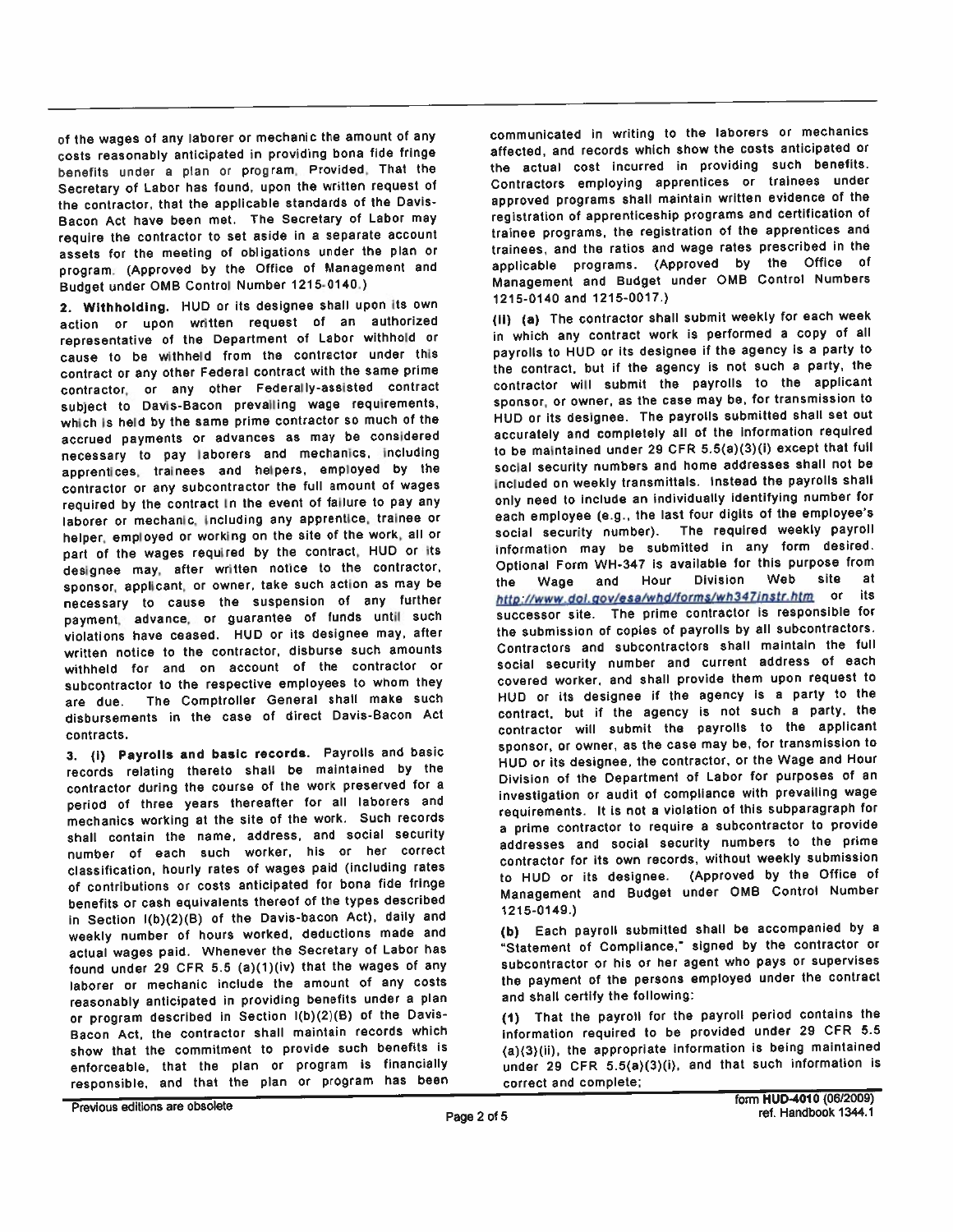(2) That each laborer or mechanic (including each helper, apprentice, and trainee) employed on the contract during the payroll period has been paid the full weekly wages earned, without rebate, either directly or indirectly, and that no deductions have been made either directly or indirectly from the full wages earned, other than permissible deductions as set forth in 29 CFR Part 3;

(3) That each laborer or mechanic has been paid not less than the applicable wage rates and fringe benefits or cash equivalents for the classification of work performed, as determination snecified in the applicable wage incorporated into the contract.

The weekly submission of a properly executed  $(c)$ certification set forth on the reverse side of Optional Form WH-347 shall satisfy the requirement for submission of the "Statement of Compliance" required by subparagraph  $A.3.(ii)(b).$ 

(d) The falsification of any of the above certifications may subject the contractor or subcontractor to civil or criminal prosecution under Section 1001 of Title 18 and Section 231 of Title 31 of the United States Code.

The contractor or subcontractor shall make the  $(111)$ records required under subparagraph A.3.(i) available for inspection, copying, or transcription by authorized representatives of HUD or its designee or the Department of Labor, and shall permit such representatives to interview employees during working hours on the job. If the contractor or subcontractor fails to submit the required records or to make them available, HUD or its designee may, after written notice to the contractor, sponsor, applicant or owner, take such action as may be necessary to cause the suspension of any further payment, advance, or guarantee of funds. Furthermore, failure to submit the required records upon request or to make such records available may be grounds for debarment action pursuant to 29 CFR 5.12.

#### 4. Apprentices and Trainees.

(i) Apprentices. Apprentices will be permitted to work at less than the predetermined rate for the work they performed when they are employed pursuant to and individually registered in a bona fide apprenticeship program registered with the U.S. Department of Labor, Employment and Training Administration, Office of Apprenticeship Training, Employer and Labor Services, or with a State Apprenticeship Agency recognized by the Office, or if a person is employed in his or her first 90 days of probationary employment as an apprentice in such an apprenticeship program, who is not individually registered in the program, but who has been certified by the Office of Apprenticeship Training, Employer and Labor Services or a State Apprenticeship Agency (where appropriate) to be eligible for probationary employment as an apprentice. The allowable ratio of apprentices to journeymen on the job site in any craft classification shall not be greater than the ratio permitted to the contractor as to the entire work force under the registered program. Any worker listed on a payroll at an apprentice wage rate, who is not registered or otherwise employed as stated above, shall be paid not less than the applicable wage rate on the wage determination for the classification of work actually performed. In addition, any apprentice performing work on the job site in excess of the ratio permitted under the registered program shall be paid not less than the applicable wage rate on the wage determination for the work actually performed. Where a contractor is performing construction on a project in a locality other than that in which its program is registered, the ratios and wage rates (expressed in percentages of the journeyman's hourly rate) specified in the contractor's or subcontractor's registered program shall be observed. Every apprentice must be paid at not less than the rate specified in the registered program for the apprentice's level of progress, expressed as a percentage of the journeymen hourly rate specified in the applicable wage determination. Apprentices shall be paid fringe benefits in accordance with the provisions of the apprenticeship program. If the apprenticeship program does not specify fringe benefits, apprentices must be paid the full amount of fringe benefits listed on the wage determination for the applicable if the Administrator determines that a classification. different practice prevails for the applicable apprentice classification, fringes shall be paid in accordance with that determination. In the event the Office of Apprenticeship Training, Employer and Labor Services, or a State Apprenticeship Agency recognized by the Office, withdraws approval of an apprenticeship program, the contractor will no longer be permitted to utilize apprentices at less than the applicable predetermined rate for the work performed until an acceptable program is approved.

(ii) Trainees. Except as provided in 29 CFR 5.16, trainees will not be permitted to work at less than the predetermined rate for the work performed unless they are employed pursuant ', to and individually registered in a program which has received prior approval, evidenced by formal certification by the U.S. Department of Labor, Employment and Training Administration. The ratio of trainees to journeymen on the job site shall not be greater than permitted under the plan approved by the Employment and Training Administration. Every trainee must be paid at not less than the rate specified in the approved program for the trainee's level of progress, expressed as a percentage of the journeyman hourly rate specified in the applicable wage determination. Trainees shall be paid fringe benefits in accordance with the provisions of the trainee program. If the trainee program does not mention fringe benefits, trainees shall be paid the full amount of fringe benefits listed on the wage determination unless the Administrator of the Wage and Hour Division determines that there is an apprenticeship program associated with the corresponding journeyman wage rate on the wage determination which provides for less than full fringe benefits for apprentices. Any employee listed on the payroll at a trainee rate who is not registered and participating in a training plan approved by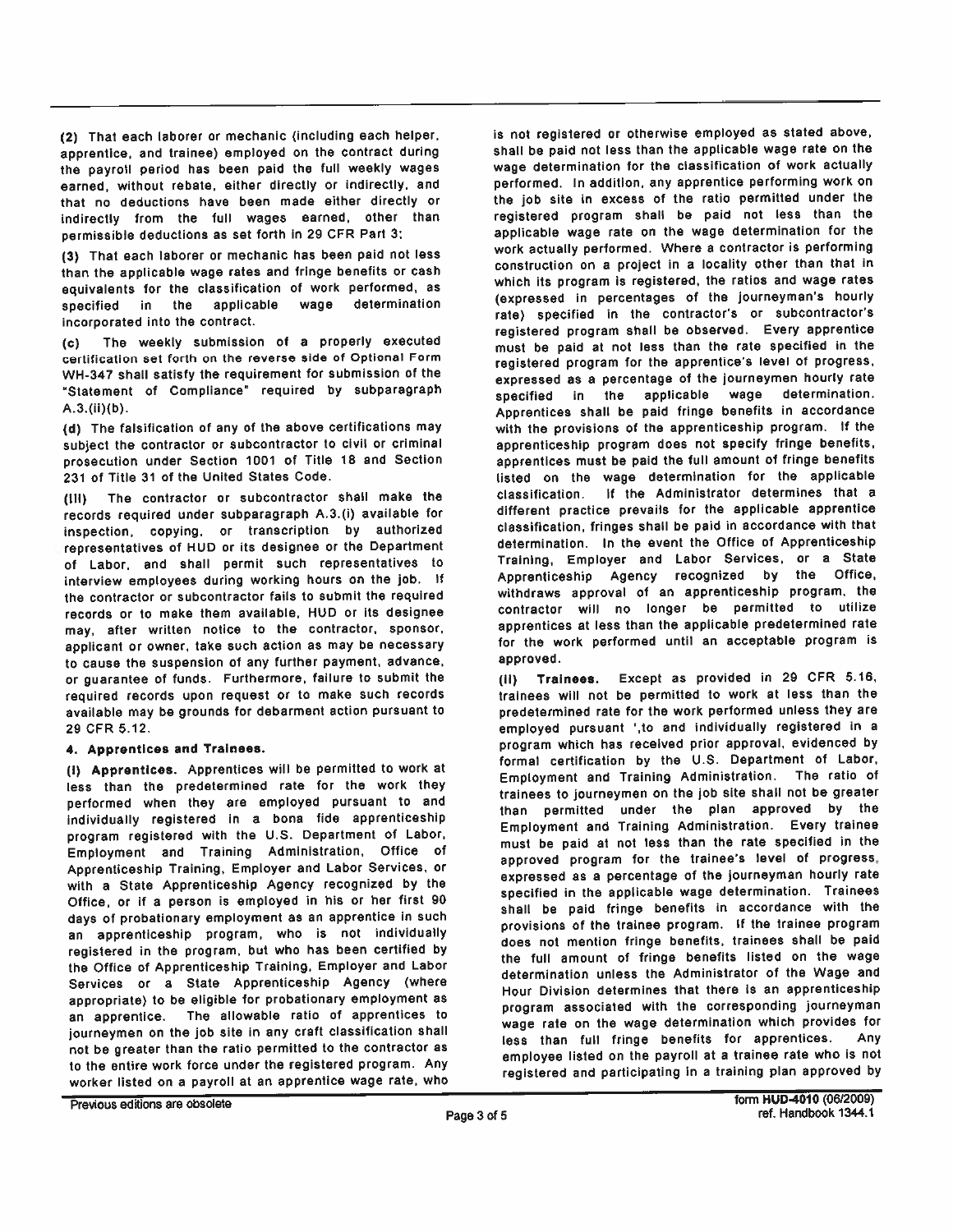the Employment and Training Administration shall be paid not less than the applicable wage rate on the wage determination for the work actually performed. In addition, any trainee performing work on the job site in excess of the ratio permitted under the registered program shall be paid not less than the applicable wage rate on the wage determination for the work actually performed. In the event the Employment and Training Administration withdraws approval of a training program, the contractor will no longer be permitted to utilize trainees at less than the applicable predetermined rate for the work performed until an acceptable program is approved.

(iii) Equal employment opportunity. The utilization of apprentices, trainees and journeymen under 29 CFR Part 5 shall be in conformity with the equal employment opportunity requirements of Executive Order 11246, as amended, and 29 CFR Part 30.

5. Compliance with Copeland Act requirements. The contractor shall comply with the requirements of 29 CFR Part 3 which are incorporated by reference in this contract

6. Subcontracts. The contractor or subcontractor will insert in any subcontracts the clauses contained in subparagraphs 1 through 11 in this paragraph A and such other clauses as HUD or its designee may by appropriate instructions require, and a copy of the applicable prevailing wage decision, and also a clause requiring the subcontractors to include these clauses in any lower tier subcontracts. The prime contractor shall be responsible for the compliance by any subcontractor or lower tier subcontractor with all the contract clauses in this paragraph.

7. Contract termination; debarment. A breach of the contract clauses in 29 CFR 5.5 may be grounds for termination of the contract and for debarment as  $\mathbf{a}$ contractor and a subcontractor as provided in 29 CFR  $5.12.$ 

8. Compliance with Davis-Bacon and Related Act Requirements. All rulings and interpretations of the Davis-Bacon and Related Acts contained in 29 CFR Parts 1, 3, and 5 are herein incorporated by reference in this contract

Disputes concerning labor standards. Disputes  $9.$ arising out of the labor standards provisions of this contract shall not be subject to the general disputes clause of this contract. Such disputes shall be resolved in accordance with the procedures of the Department of Labor set forth in 29 CFR Parts 5, 6, and 7. Disputes within the meaning of this clause include disputes between the contractor (or any of its subcontractors) and HUD or its designee, the U.S. Department of Labor, or the employees or their representatives.

10. (i) Certification of Eligibility. By entering into this contract the contractor certifies that neither it (nor he or she) nor any person or firm who has an interest in the contractor's firm is a person or firm ineligible to be awarded Government contracts by virtue of Section 3(a) of the Davis-Bacon Act or 29 CFR 5.12(a)(1) or to be

awarded HUD contracts or participate in HUD programs pursuant to 24 CFR Part 24.

(ii) No part of this contract shall be subcontracted to any person or firm ineligible for award of a Government contract by virtue of Section 3(a) of the Davis-Bacon Act or 29 CFR 5.12(a)(1) or to be awarded HUD contracts or participate in HUD programs pursuant to 24 CFR Part 24.

(III) The penalty for making false statements is prescribed in the U.S. Criminal Code, 18 U.S.C. 1001. Additionally, U.S. Criminal Code, Section 1 01 0, Title 18, U.S.C., "Federal Housing Administration transactions", provides in part: "Whoever, for the purpose of . . . influencing in any way the action of such Administration..... makes, utters or publishes any statement knowing the same to be false..... shall be fined not more than \$5,000 or imprisoned not more than two years, or both."

Complaints, Proceedings, or Testimony by  $11.$ Employees. No laborer or mechanic to whom the wage, salary, or other labor standards provisions of this Contract are applicable shall be discharged or in any other manner discriminated against by the Contractor or any subcontractor because such employee has filed any complaint or instituted or caused to be instituted any proceeding or has testified or is about to testify in any proceeding under or relating to the labor standards applicable under this Contract to his employer.

Contract Work Hours and Safety Standards Act. The **B.** provisions of this paragraph B are applicable where the amount of the prime contract exceeds \$100,000. As used in this paragraph, the terms "laborers" and "mechanics" include watchmen and guards.

(1) Overtime requirements. No contractor or subcontractor contracting for any part of the contract work which may require or involve the employment of laborers or mechanics shall require or permit any such laborer or mechanic in any workweek in which the individual is employed on such work to work in excess of 40 hours in such workweek unless such laborer or mechanic receives compensation at a rate not less than one and one-half times the basic rate of pay for all hours worked in excess of 40 hours in such workweek.

(2) Violation; liability for unpaid wages; liquidated damages. In the event of any violation of the clause set forth in subparagraph (1) of this paragraph, the contractor and any subcontractor responsible therefor shall be liable for the unpaid wages. In addition, such contractor and subcontractor shall be liable to the United States (in the case of work done under contract for the District of Columbia or a territory, to such District or to such territory), for liquidated damages. Such liquidated damages shall be computed with respect to each individual laborer or mechanic, including watchmen and guards, employed in violation of the clause set forth in subparagraph (1) of this paragraph, in the sum of \$10 for each calendar day on which such individual was required or permitted to work in excess of the standard workweek of 40 hours without payment of the overtime wages required by the clause set forth in sub paragraph (1) of this paragraph.

Previous editions are obsolete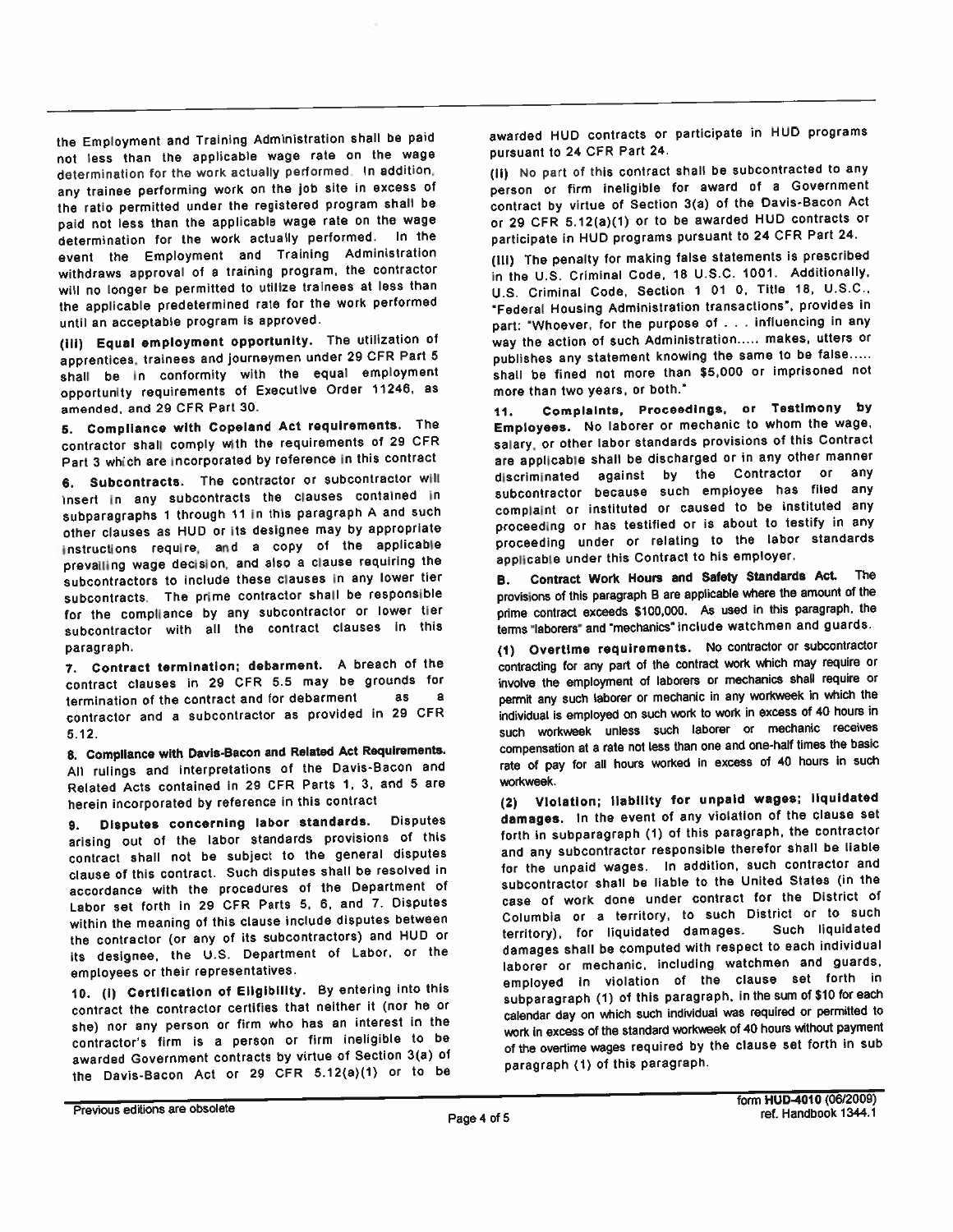(3) Withholding for unpaid wages and liquidated damages. HUD or its designee shall upon its own action or upon written request of an authorized representative of the Department of Labor withhold or cause to be withheld, from any moneys payable on account of work performed by the contractor or subcontractor under any such contract or any other Federal contract with the same prime contract, or any other Federally-assisted contract subject to the Contract Work Hours and Safety Standards Act which is held by the same prime contractor such sums as may be determined to be necessary to satisfy any liabilities of such contractor or subcontractor for unpaid wages and liquidated damages as provided in the clause set forth in subparagraph (2) of this paragraph.

(4) Subcontracts. The contractor or subcontractor shall insert in any subcontracts the clauses set forth in subparagraph (1) through (4) of this paragraph and also a clause requiring the subcontractors to include these The prime clauses in any lower tier subcontracts. contractor shall be responsible for compliance by any subcontractor or lower tier subcontractor with the clauses set forth in subparagraphs (1) through (4) of this paragraph.

C. Health and Safety. The provisions of this paragraph C are applicable where the amount of the prime contract exceeds \$100,000.

(1) No laborer or mechanic shall be required to work in surroundings or under working conditions which are unsanitary, hazardous, or dangerous to his health and safety as determined under construction safety and health standards promulgated by the Secretary of Labor by regulation.

The Contractor shall comply with all regulations  $(2)$ issued by the Secretary of Labor pursuant to Title 29 Part 1926 and failure to comply may result in imposition of sanctions pursuant to the Contract Work Hours and Safety Standards Act, (Public Law 91-54, 83 Stat 96). 40 USC 3701 et seq.

(3) The contractor shall include the provisions of this paragraph in every subcontract so that such provisions will be binding on each subcontractor. The contractor shall take such action with respect to any subcontractor as the Secretary of Housing and Urban Development or the Secretary of Labor shall direct as a means of enforcing such provisions.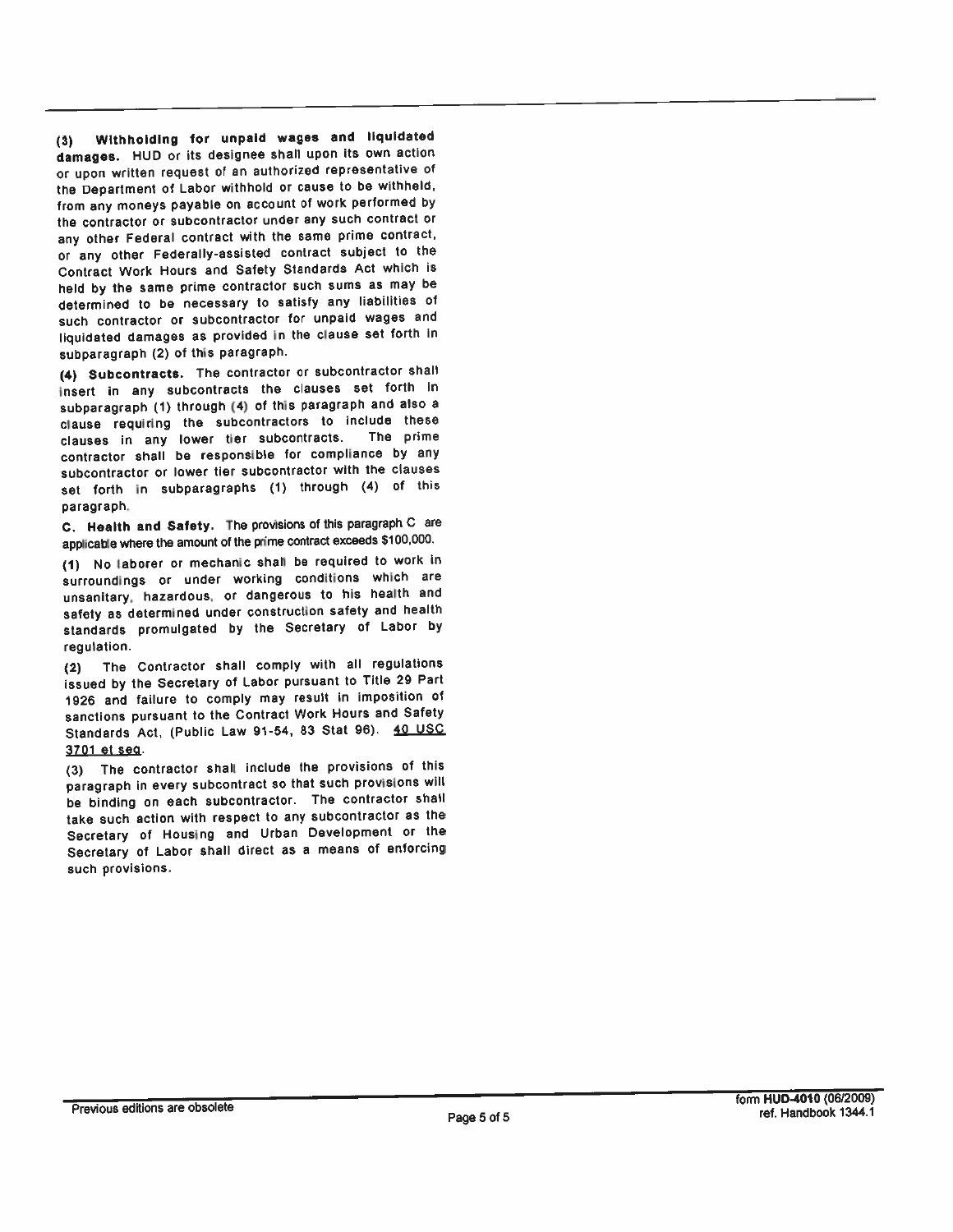### WORCESTER COUNTY HOUSING REHABILITATION PROGRAM

### **GENERAL SPECIFICATIONS**

These specifications cover general items of information relating to this bid solicitation. Detailed specifications for the home to be rehabilitated is attached. Bids will be accepted until 1:00 p.m. on Monday June 13, 2022, at the Worcester County Commissioners Office, Room 1103, One West Market Street, Snow Hill, Maryland 21863 at which time they will be opened and read aloud. General telephone inquiries may be directed to Davida Washington at 410-632-1200, ext. 1171. Questions of a technical nature may be directed to the Program Inspector, Dave Walter, at 410-603-4096. Bids may be mailed or delivered in person. Faxed bids are not acceptable. Bids must be clearly marked "Housing Rehabilitation Bid HVAC-June 13 – Berlin". Each bid must be signed and dated.

Contractor qualifications: Any contractor who has not submitted a Contractor Qualification form to the Program within the past six (6) months must complete and return the enclosed form. Contractors for this project must be a licensed Maryland Home Improvement Contractor as well as possess active liability insurance (\$100,000/\$300,000 for personal injury and \$50,000/\$100,000 for property damage).

Completion of job: Contractors are expected to commence work within thirty (30) days of the issuance of the Notice To Proceed. Work must be completed within thirty (30) days of commencement of job. If anticipated start date and completion schedule is different than outlined above, please write estimated dates on enclosed Bid Form.

Contracting Policy: Attached to this bid is a copy of the Rehabilitation Program Guidelines. Contractors are urged to read this document carefully.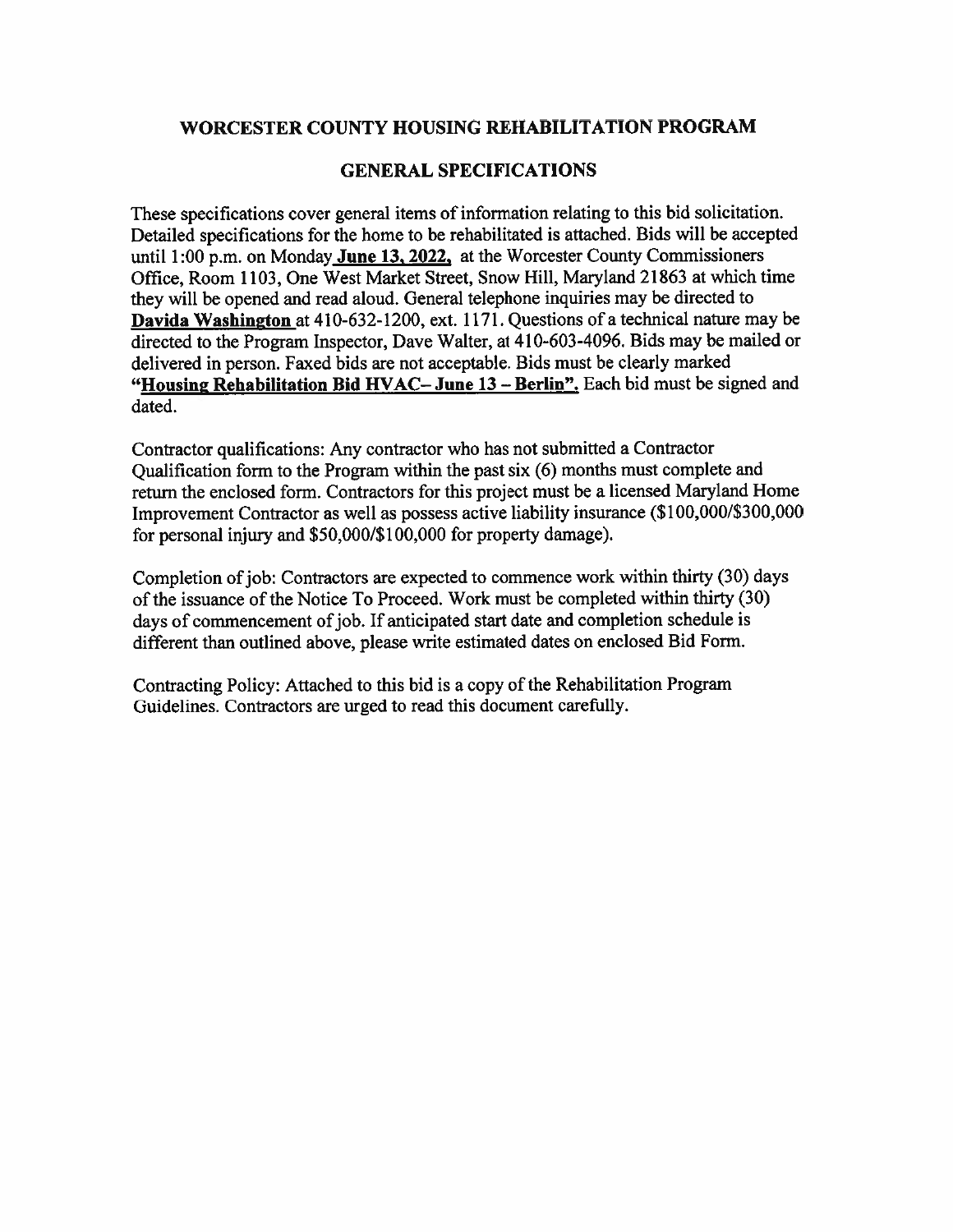### **ATTENTION: THIS BID FORM MUST BE REPRODUCED ON YOUR COMPANY** LETTERHEAD AND BE SUBMITTED WITH YOUR BID PACKAGE. ALL PAGES OF WORK SCOPE WITH LINE ITEM PRICING DETAIL MUST BE INCLUDED. ANY MISSING INFO OR WORDING MAY DISQUALIFY YOUR BID. THE BID PACKAGE IS ALSO AVAILABLE ON-LINE AT www.co.worcester.md.us **BID FORM**

## \*must be signed to be valid

### **Property of Joyce Pitts** 211 Flower St. **Berlin, MD 21811**

I have reviewed the specifications and provisions for rehabilitation work on the above referenced property and understand said requirements. I hereby propose to perform this work for the total price of:

Total Quote: \$

Date Available To Start: \_\_\_\_\_\_\_\_\_\_\_\_\_\_\_

Date:  $\qquad \qquad$ 

Signature

**Typed Name** 

Title

Company Name

Address

 $Phone$  Number(s)

 $HVAC$  license  $#$ 

Exp. Date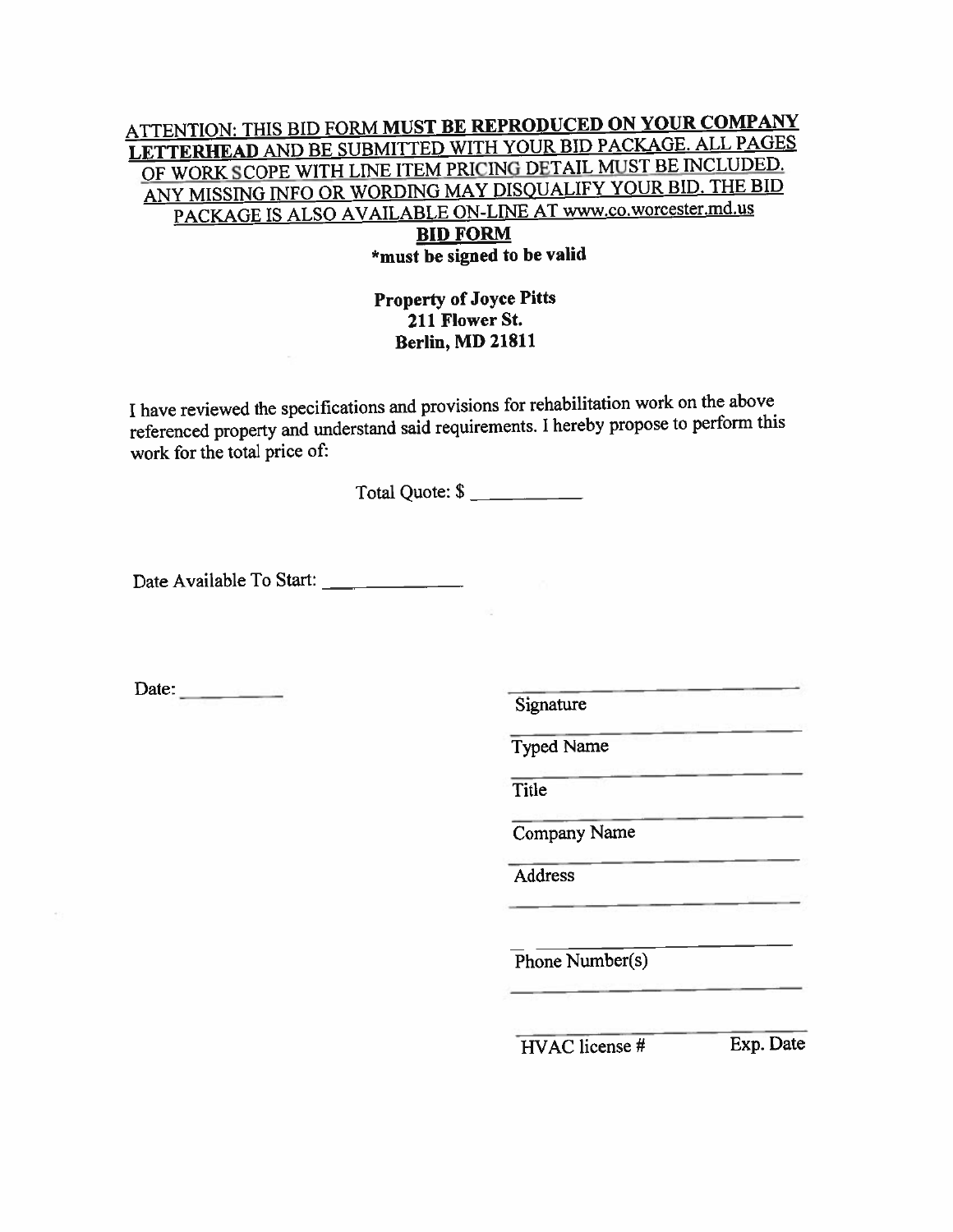DATE: 05-09-2022

PROJECT: JOYCE PITTS

**ADDRESS: 211 Flower St.** 

**BERLIN, MD 21811** 

PHONE: 410-641-3473

**SCOPE OF WORK** 

A: PROVIDE AND INSTALL COMPLETE NEW HVAC SYSTEM:

Remove existing exterior "pack" unit and all supply and return ductwork. Provide and install new contractor grade, properly sized heat pump system with air handler, condensing unit, programmable thermostat, and all necessary supply and return system ductwork and filters. System is to be Energy Star rated, minimum 16 SEER, and sized in accordance with the ACCA's manual J or other recognized methodology. Data for heat load/loss calculations shall be based on post rehabilitation conditions. System is to be capable of heating the interior to 78 F when the exterior temperature is 0 F, in all habitable and essential rooms.

Clean up and haul away all old equipment and ductwork as well as any construction debris remaining.

| <b>TOTAL PRICE:</b>                     |                         |
|-----------------------------------------|-------------------------|
| <b>SIGNATURE:</b>                       |                         |
| <b>PRINTED NAME:</b>                    |                         |
| <b>TITLE:</b>                           |                         |
| <b>COMPANY NAME:</b>                    |                         |
| <b>ADDRESS:</b>                         |                         |
| <b>OFFICE:</b><br><b>PHONE NUMBERS:</b> | <b>CELL:</b>            |
| <b>MHIC#:</b>                           | <b>EXPIRATION DATE:</b> |
| DATE OF PROPOSAL:                       |                         |

I have reviewed the above specifications and hereby accept as written.

Owner

**Date**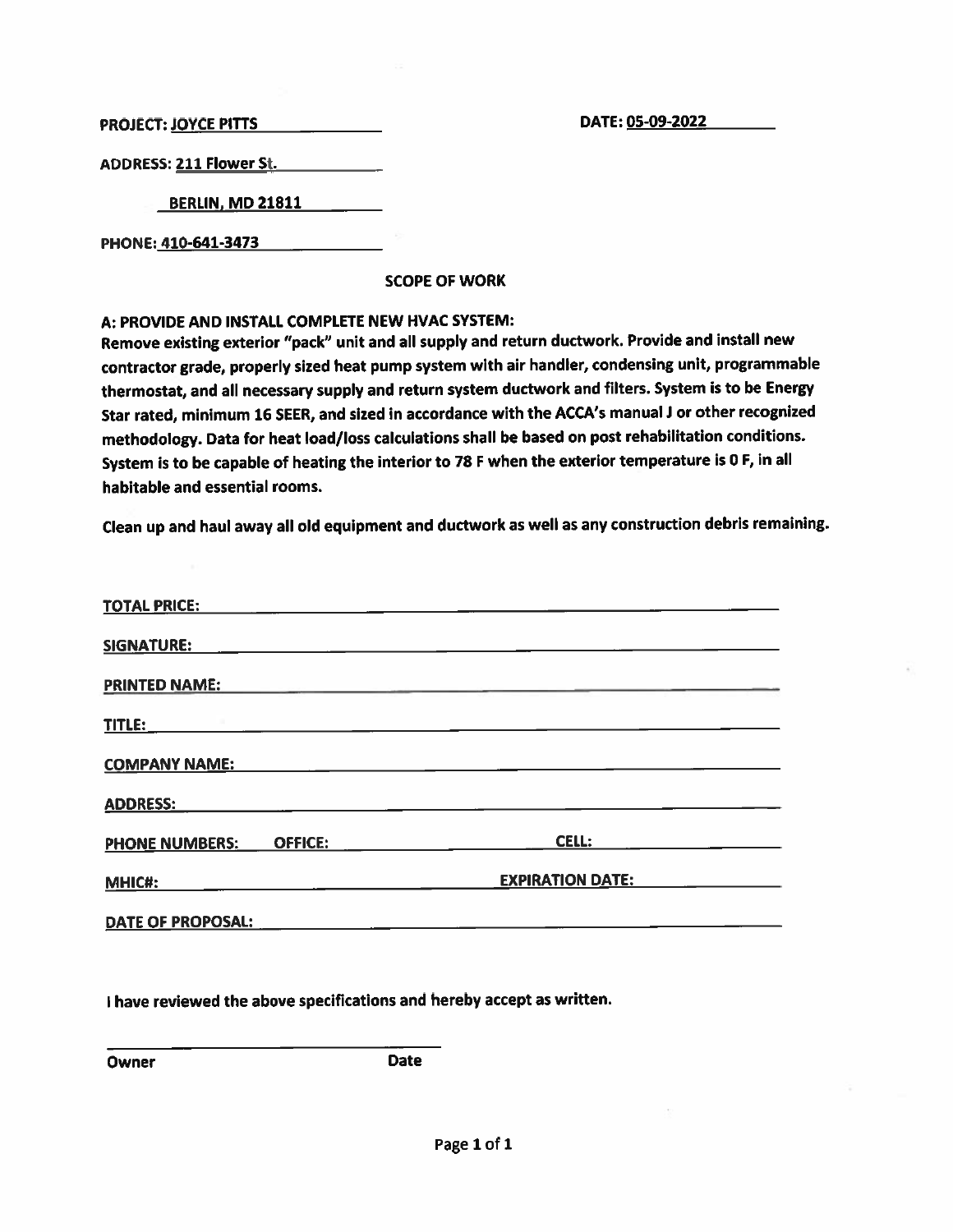### REHABILITATION GUIDELINES FOR WORCESTER COUNTY, **MARYLAND**

#### **INTRODUCTION**

This rehabilitation plan sets forth the guidelines and procedures governing the operation of the Worcester County Housing Rehabilitation Program.

This program will make available financial and/or technical assistance for the rehabilitation of eligible substandard housing units located in the unincorporated areas of Worcester County. Rehabilitation work will correct deficiencies in the eligible home and make the units safe, sound and sanitary for the occupants. All properties will be rehabilitated to the County's Livability Code.

The legal authority for this rehabilitation program comes from the applicable grant agreement for the Community Development Block Grant Program administered by the Maryland Department of Housing and Community Development.

The local governing bodies, contractors, subcontractors, vendors and applicants for rehabilitation assistance are required to abide by a number of State and Federal laws, and may be required to sign documents certifying their compliance.

The Civil Rights Act of 1964

Executive Order 11246 concerning Equal Employment Opportunity Standards of Conduct for the CDBG recipients - Conflict of Interest Notice of Requirement for Affirmative Action to Ensure Equal Employment Opportunity Standard of Equal Opportunity Construction Contract Specifications Certification of Non-Segregated Facilities for Contracts over \$10,000 Title VI of Civil Rights Act of 1964 Section 109 of Housing & Community Development Act of 1974 Section 3 Compliance Age Discrimination Act of 1975 Section 504 Affirmative Action for Handicapped Lead Based Paint Hazards Access to/Maintenance of Records

Past experience with the Program has shown that there are sufficient applicants to utilize the available funds. If this should cease to be the case, the Administration will market the Program via newspaper and television stories, public service announcements, and contacts with civic and charitable organizations.

The County Commissioners shall have the right to waive certain limits and eligibility criteria on a case-by-case basis as justified by unusual circumstances and with the approval of the State.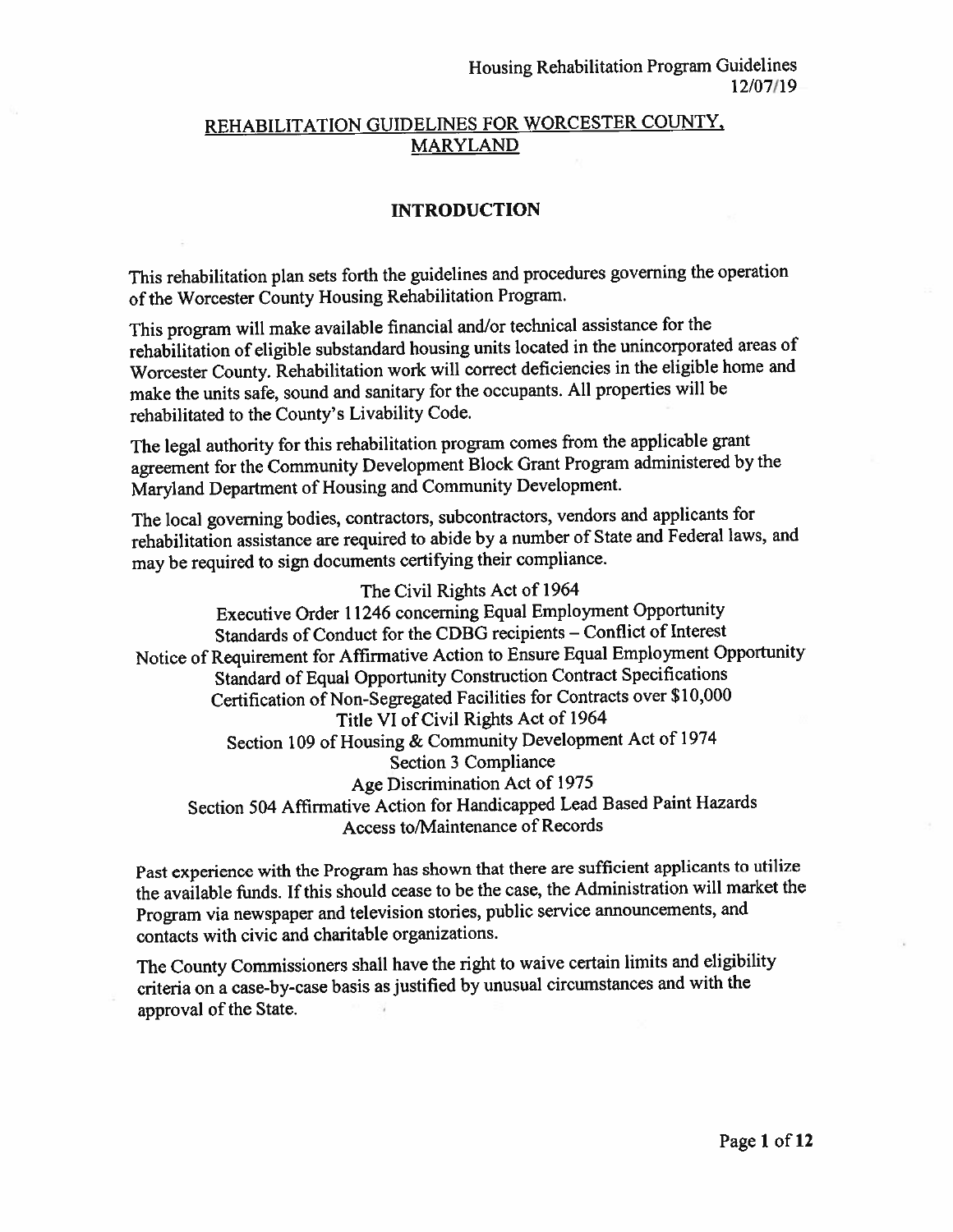### **SECTION I - ELIGIBILITY**

1. Beneficiaries of the Program must be of low-to-moderate income, as defined by income limits provided by the Maryland Department of Housing and Community Development.

The limits may be revised form time to time. Current limits are as follows:

| Persons Per Household | Maximum Annual Income |
|-----------------------|-----------------------|
|                       | 40,600                |
| 2                     | 46,400                |
| 3                     | 52,200                |
| 4                     | 58,000                |
|                       | 62,650                |
| 가<br>6                | 67,300                |
|                       | 71,950                |
| 8                     | 76,600                |

2. The dwelling to be rehabilitated must be located within the unincorporated areas of Worcester County or in a township that does not receive CDBG funding.

- 3. The dwelling must be in substandard condition and economically feasible of being brought into compliance with the standards of the County's Livability Code. Exceptions may be made for emergency cases to correct an immediate threat to the health and safety of the occupant(s). All health and safety problems will be documented on a separate form.
- 4. Program emphasis is the rehabilitation of owner-occupied dwellings, however, landlords who rent to persons of low-to-moderate income may be considered for CDBG funded interest subsidies for bank loans, provided such assistance has been approved by the State.
- 5. Owner-occupants must not own any house other than the one to be rehabilitated under the program and must not have substantial assets which would enable the applicant to secure rehabilitation funds from other sources.
- 6. If the dwelling lies within a flood zone, the applicant must agree to obtain flood insurance coverage.
- 7. Vacant dwellings may be considered for rehabilitation if the dwelling has been vacated due to its substandard condition, and if the owner agrees to occupy the dwelling upon completion.
- 8. Applicants without property insurance must obtain such insurance prior to the initiation of any work.
- 9. Homes owned by more than 1 party (other than a husband and wife who reside together) may be rehabilitated even if not all members reside in the home. At least one of the owners must live in the home. All others must sign all program documents. including the application and the final loan documents.
- 10. The total income of all persons residing in the house will be counted. The income of household members who are presented as residing temporarily in the house will be counted for eligibility purposes until evidence is that the person has moved out.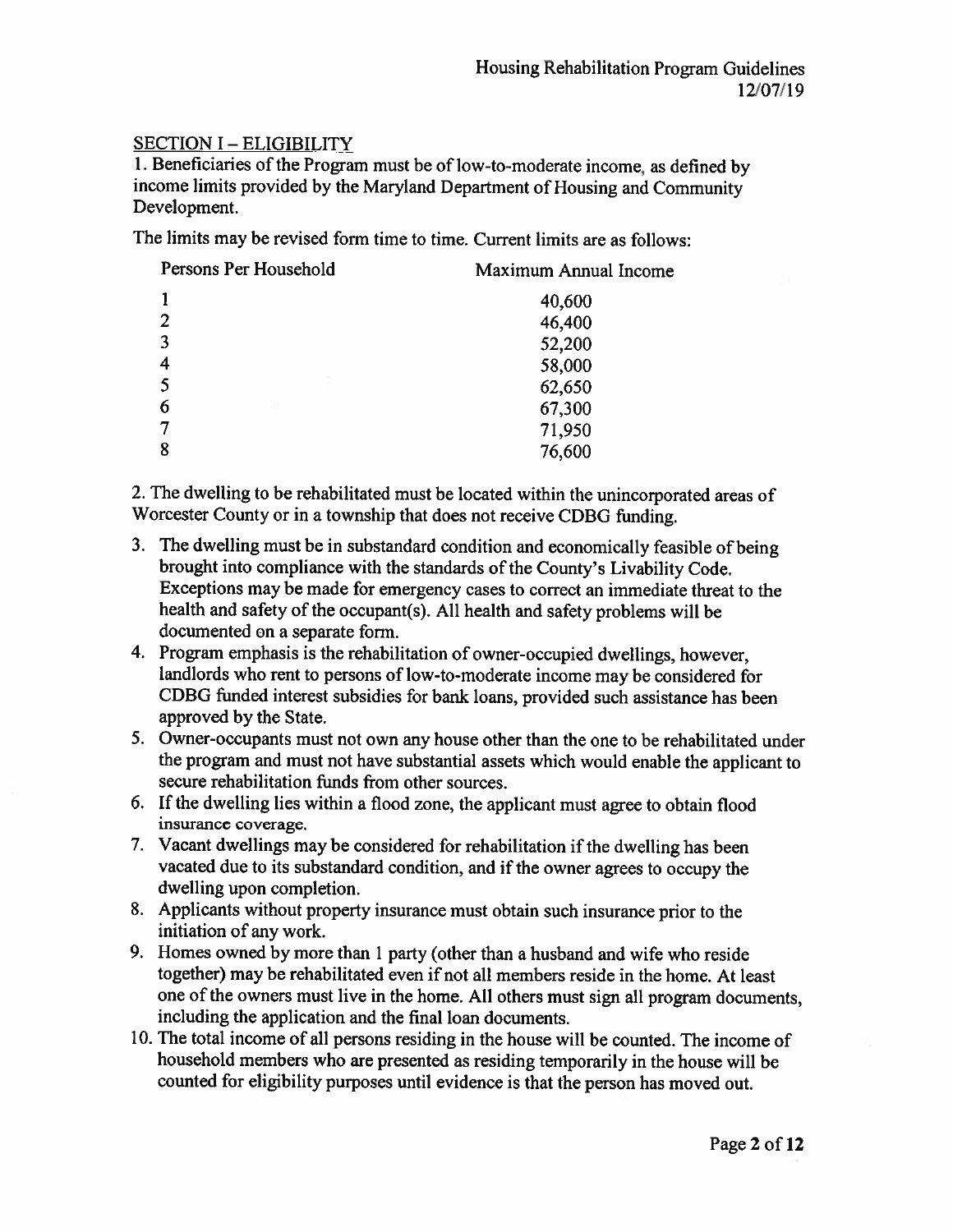#### **II. APPLICATION PROCEDURES**

- 1. Applications will be accepted continuously. The following must be submitted prior to application review and underwriting: property tax bill; proof of insurance or commitment to obtain such on property; verification of mortgage (if applicable); and proof of income. The following will be acceptable as proof of income: social security or pension award letters, last two pay stubs, W-2 form for the previous year, or income tax returns. Mortgage verification forms will be used. Employment verification forms will be used at the discretion of the Administrator.
- 2. The number of applicants which meet eligibility guidelines will be referred to the Program Inspector for completion of a preliminary inspection. This will occur during the times in which the program has sufficient funds to handle the stream of applicants coming in. Preliminary inspections will not be completed for "backlogged" applicants. The purpose of the preliminary inspection is to determine whether the rehabilitation is economically feasible and to determine the health and safety violations which will end in the prioritization of applications. Preliminary inspections will be made in writing and will include the estimated cost time.
- 3. The Administrator will perform general prioritization of applications for the purpose of presentation to the review board. Priorities are covered in Section III, "Selection".
- 4. Excess housing demand will be partially addressed by the prioritization discussed in #3, above. In addition, applicants deemed to have greater repayment ability will be referred to the State Special Loans Programs. Consideration will be given in developing programs which will expend the CDBG funds in a timely manner, but yet maximize the number of families served. A prioritized waiting list will be developed so that as more funds become available, families will be reviewed in priority order. All Special Loans Programs cases will be handled using regular **SLP** procedures
- 5. Underwriting will be performed prior to presentation to the Housing Review Board. The Administrator will utilize the State Special Loans Program underwriting form. Applicants who expend more than 28% of their income for housing expenses will be deemed unable to repay a loan.
- 6. The Administrator will prepare recommendations for action by the Review Board and will mail this material to the Board in advance of the meeting at which action is being requested. In order to receive a conditional grant, the applicant must meet one of the following criteria: have income below 80% of the AREA median; be 62 years of age or older; or is spending more than 30% of his gross income on housing, exclusive of utilities.

#### **III. SELECTION**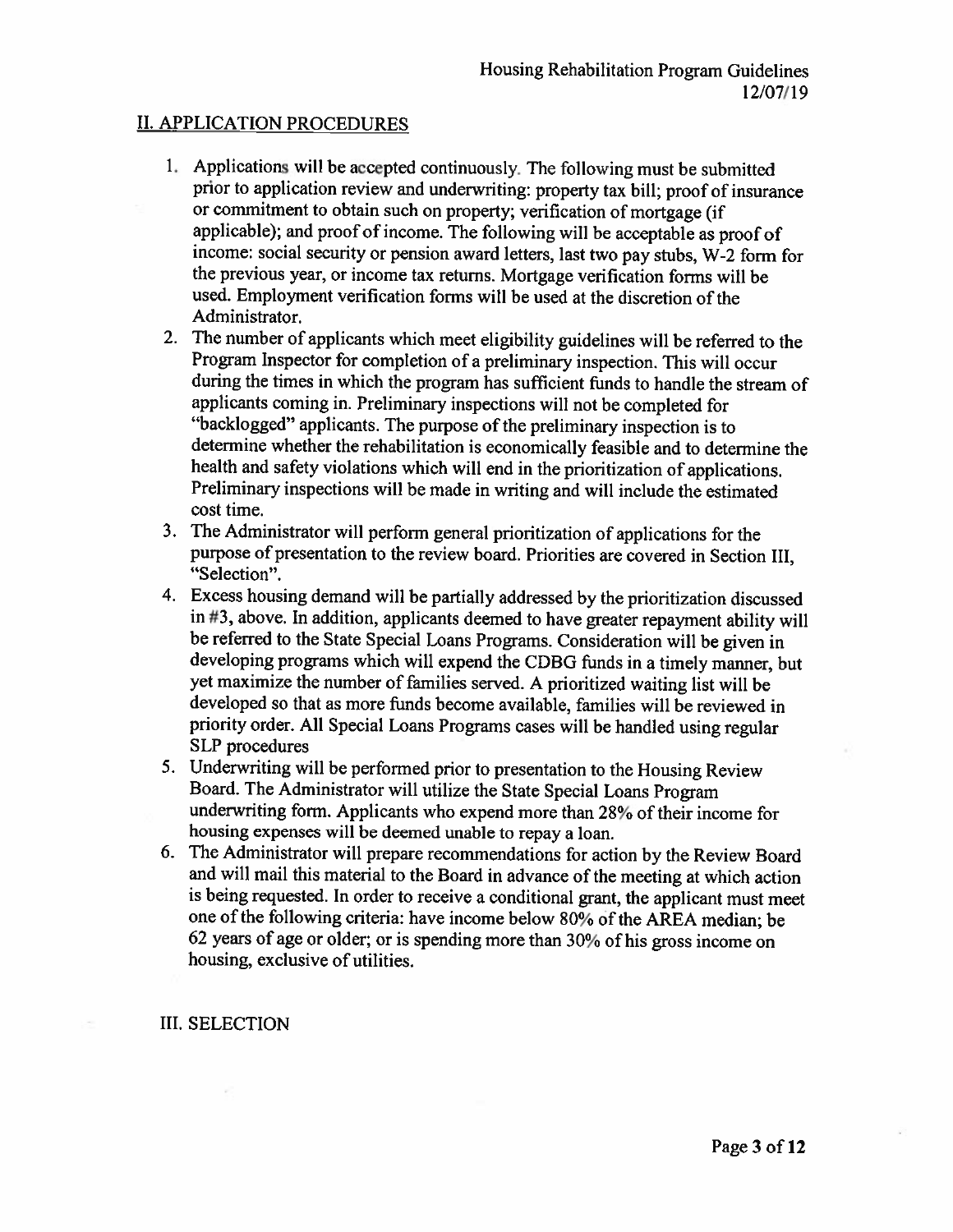- 1. Efforts will be made to provide assistance on a first-come, first-served basis, however, severity of need will take precedence. Severity of need will be based on the following criteria:
	- One or more occupants of the dwelling is age 62 or older.  $\bullet$
	- One or more occupants of the dwelling is handicapped.
	- Condition of the dwelling is a threat to the health and/or safety of the occupants.
	- Total household income is below 50% of the County median.  $\bullet$
- 2. The Housing Review Board will meet as needed. The Board will review applications and recommendations from the Program Administrator and will make decisions as to which shall be funded and the method of financing. Grievances and appeals against the decision of the Housing Review Board will be made in writing within 30 days after notification of the Board's decision. Additional information not presented at the time of the meeting must be requested with the request for an appeal hearing. Appeals will be referred to the County Administrator who will act on them within 30 days of receipt. Applicants may further appeal to the County Commissioners within 30 days after the decision of the County Administrator. Applicants will be notified of the grievance procedures upon notification of action by the Board on their cases.
- 3. Upon application approval, the Administrator will send appropriate documentation to the Maryland Historical Trust for the Section 106 review.
- 4. The Inspector will perform a detailed, written work-up for each approved case.

## IV. STRUCTURE OF FINANCIAL ASSISTANCE

- 1. The average amount of assistance is expected to be \$20,000. The maximum grant amount will be \$30,000. Total improvements may exceed \$30,000 if the afterrehab value of the dwelling is in excess of all mortgage amounts and the home can be brought into compliance using what is still considered to be moderate to of these substantial rehabilitation guidelines. CDBG Awards exceeding \$30,000 shall be in the form of 0% interest loans; payment amounts to be determined using the Special Loans Program underwriting worksheet. Recipients must make payments as scheduled to the County Treasurer's Office until the entire principal amount of the debt is retired; there is no expiration on the term of the loans. The Board may alternatively elect to supplement the \$30,000 maximum grant amount with loan funding through the State Special Loans Program. Payment and interest would be set by SLP according to their Program guidelines and loans would be serviced through their agency.
- 2. In cases of the sale or cash-out re-financing of rehabilitated properties, the County must be re-paid the balance of the loan or grant per the terms outlined in the agreement. Reverse mortgages are not permitted while liens are still in effect. The following tiered system applies for liens placed on houses rehabilitated through a CDBG grant:

Tier I- \$0 to \$12,500 grant requires a five (5) year lien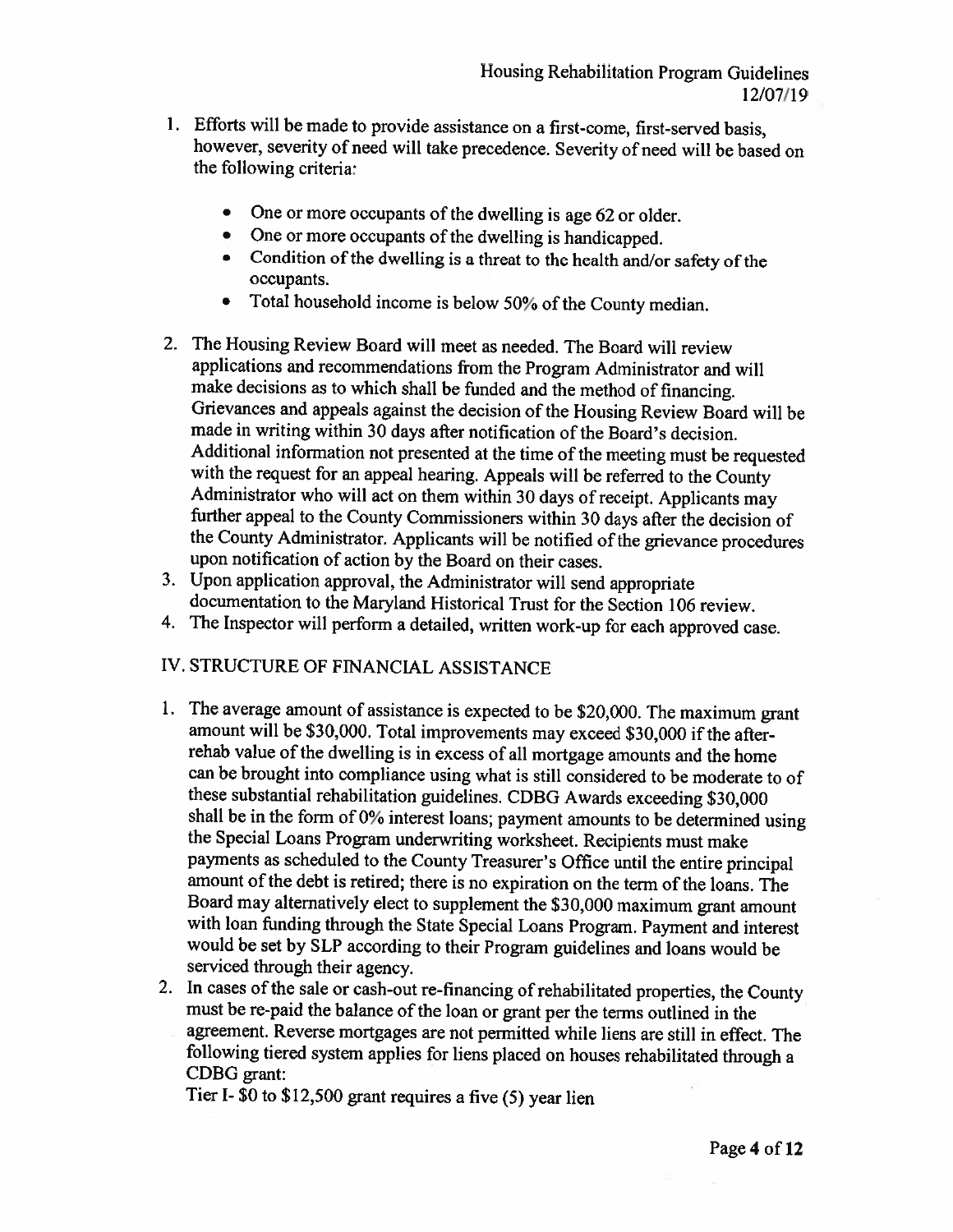Tier II- \$12,501 to \$25,000 grant requires a ten (10) year lien Tier III- \$25,001 to \$30,000 grant requires a fifteen (15) year lien.

A tiered portion of the grant amount must be repaid if the dwelling is sold after rehabilitation and prior to the expiration of the grant term. Repayment is required according to the following schedule:

For five year liens: Sale in the first year: Sale in the second year Sale in the third year Sale in the fourth year Sale in the fifth year

100% grant repayment 80% grant repayment 60% grant repayment 40% grant repayment 20% grant repayment

The grant mortgage will be released after the fifth year and no repayment is required thereafter.

| For ten year liens:      |                      |
|--------------------------|----------------------|
| Sale in the first year:  | 100% grant repayment |
| Sale in the second year  | 90% grant repayment  |
| Sale in the third year   | 80% grant repayment  |
| Sale in the fourth year  | 70% grant repayment  |
| Sale in the fifth year   | 60% grant repayment  |
| Sale in the sixth year   | 50% grant repayment  |
| Sale in the seventh year | 40% grant repayment  |
| Sale in the eighth year  | 30% grant repayment  |
| Sale in the ninth year   | 20% grant repayment  |
| Sale in the tenth year   | 10% grant repayment  |

The grant mortgage will be released after the tenth year and no repayment is required thereafter.

For fifteen year liens:

Sale in the first year: Sale in the second year Sale in the third year Sale in the fourth year Sale in the fifth year Sale in the sixth year Sale in the seventh year Sale in the eighth year Sale in the ninth year Sale in the tenth year Sale in the eleventh year Sale in the twelfth year Sale in the thirteenth year Sale in the fourteenth year

100% grant repayment 93% grant repayment 87% grant repayment 80% grant repayment 73% grant repayment 67% grant repayment 60% grant repayment 53% grant repayment 47% grant repayment 40% grant repayment 33% grant repayment 27% grant repayment 20% grant repayment 13% grant repayment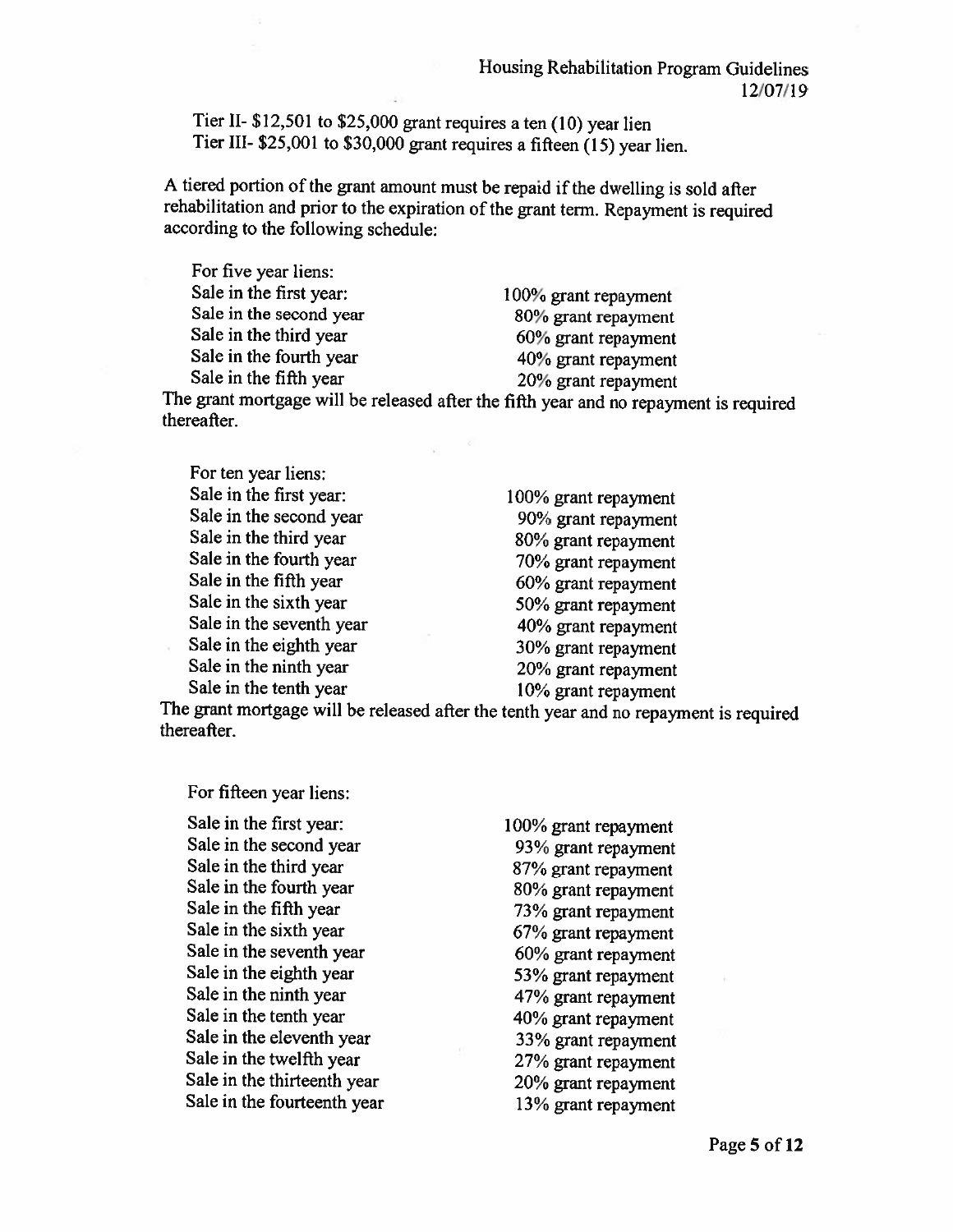Sale in the fifteenth year 7% grant repayment The grant mortgage will be released after the fifteenth year and no repayment is required thereafter.

#### V. REHABILITATION ACTIVITIES

- 1. Work to be performed will be determined through an inspection by the Rehabilitation Specialist/Inspector. The homeowner will be encouraged to participate in this process. The Rehabilitation Specialist will prepare a detailed work write-up which will be utilized for solicitation of bids to perform the work. Work on these homes which require septic systems, wells and the installation of bathrooms will be reviewed by the Worcester County Division of Environmental Programs prior to be sent to bid. Requirements of the Division of Environmental Programs will be incorporated into the work write-up.
- 2. The following are considered eligible repairs under the program when such repairs are necessary to bring the property into conformance with the County's Livability Code:
	- Improvements to the existing physical structure such as painting and resurfacing of structures or surface elements
	- Roof, wall, floor and ceiling repairs
	- Replacement of appliances such as range, hot water heater, water pump.
	- Replacements of fixtures such as heating, electrical, plumbing
	- Energy conservation/weatherization improvements
	- Alterations necessary to make the dwelling more accessible for handicapped persons
	- Modifications to the physical structure such as the addition of a bathroom, windows, steps, and fire detection equipment.
- 3. The following activities are generally ineligible for rehabilitation assistance:
	- New construction, substantial reconstruction, or the finishing of unfinished space such as attics or basements.
	- Remodeling or cosmetic improvements  $\bullet$
	- Renovation of dilapidated outbuildings  $\bullet$
	- Appliances not required by code standards
	- Materials, fixtures, equipment or landscaping of type or quality that exceeds that customarily used in Worcester County for properties of the same general type. The County has developed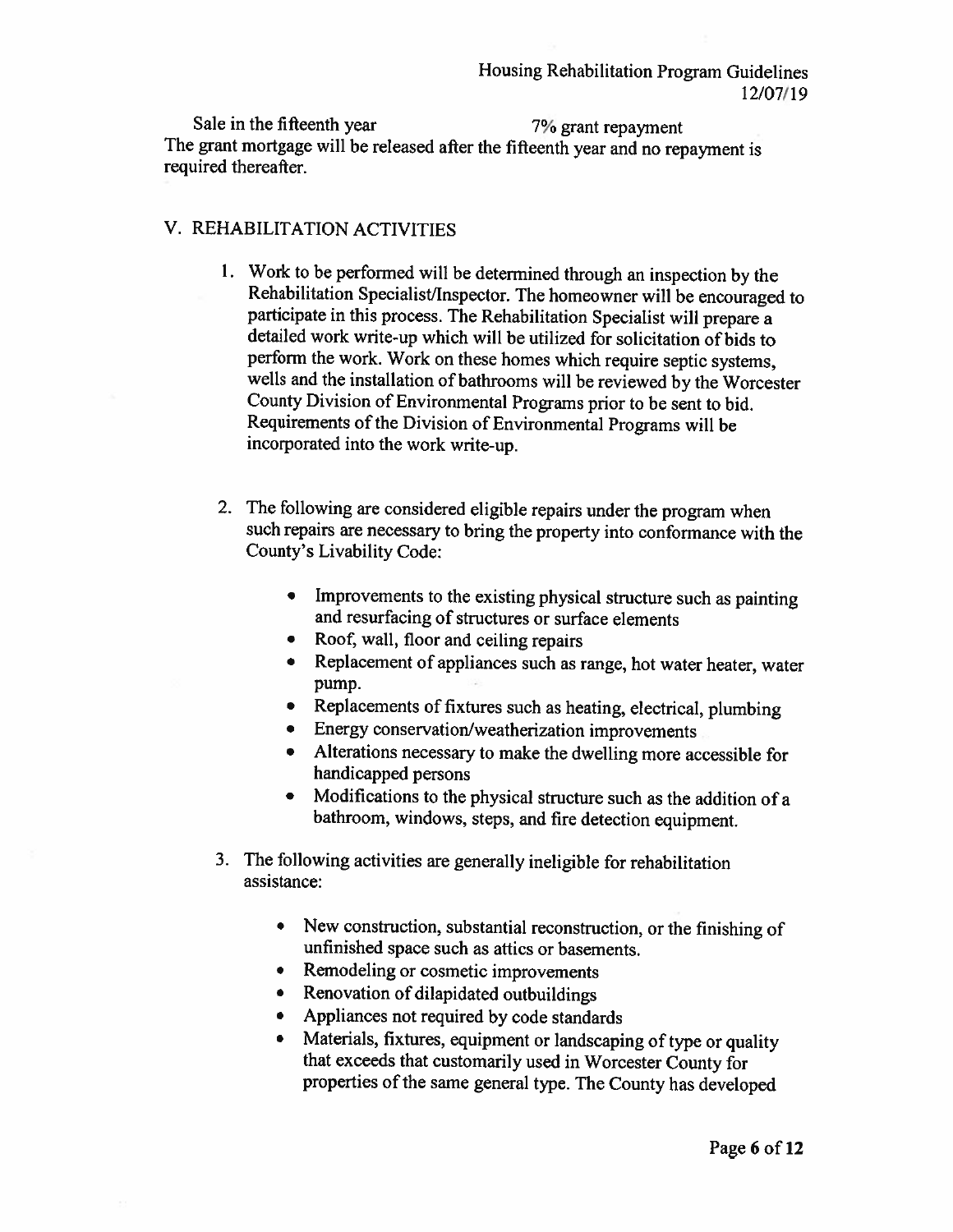general specifications which detail the level of materials and workmanship quality.

#### **VI. CONTRACTING**

- 1. The County will advertise publicly for bids based on the work write-up prepared by the Rehabilitation Specialist. Minority and female owned firms will be encouraged to bid.
- 2. Contractors must complete a Qualification Form to be considered as an eligible bidder.
- 3. Bids will be reviewed for accuracy and responsibility and a recommendation for award will be provided to the County Commissioners. Bids will generally be awarded to the lowest bidder. The County Commissioners reserve the right to accept or reject any or all bids.
- 4. The County may limit the number of contracts to be awarded to one contractor during any one bid solicitation and may negotiate with other bidders for remaining contracts.
- 5. Following award, the Owner-Contractor Agreement will be executed by the contractor and homeowner. The Program Administrator will then issue a Notice to Proceed.
- 6. The contractor may request progress payments as often as needed. Payments are made following inspection by the Program Inspector and upon approval by the Program Administrator. The contractor may receive up to 75% of the total contract in this manner; the final 25% will not be paid until satisfactory completion of a final inspection and the achievement of lead clearance on applicable projects. The homeowner, Program Inspector, contractor and Program Administrator are required to sign-off on the final payment request in order for payment to be processed.
- 7. All work involving well and septic installation will be bid separately and will not require the certification of the Program Inspector. The Administrator will work directly with the Environmental Programs Department for this procurement. E.P. will also perform the inspections.
- 8. The inspector will obtain the owner's signature on the Certificate of Completion prior to the final payment being made. If there is a dispute, the inspector and Program Administrator will make the determination and document the reasons for such.
- 9. Any homeowner who has problems with the work after its completion, (i.e., leaking pipes) should contact the Program Administrator who will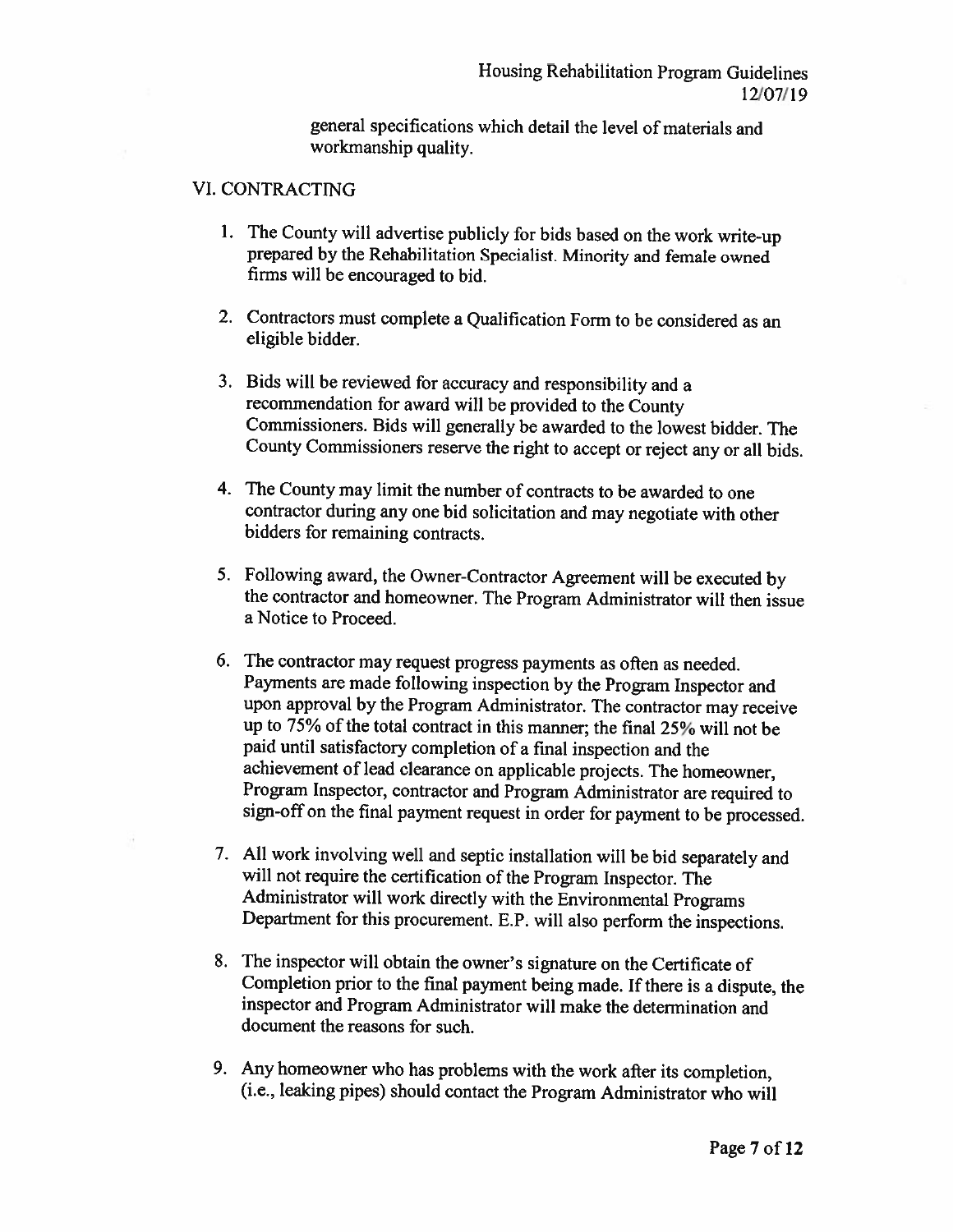request the inspector to ascertain the cause of the problem. If the time frame is within the one-year guarantee period, all efforts will be made to encourage the Contractor to correct the problems voluntarily. If this should prove unfeasible, the program will engage the services of another contractor to correct the work, if ample funds are available.

#### **VII. PERMITTING PROCESS**

- 1. The Housing Administrator will send a copy of the final work write-up to the applicable Permitting Department for a permit review. The Permitting Department will respond with a written memo listing the permits required for the project and the code which is used by the jurisdiction. The Administrator will provide the contractor with a copy of this memo when the Owner-Contractor Agreement is signed.
- 2. The contractor will contact the property owner to sign the permit and submit the permit to the local Permitting Department along with any required drawings or site plan and all applicable fees.
- 3. The contractor will notify the Department of Planning, Permits and Inspections and the Housing Administrator of the construction start date.

## VIII. FINAL REHABILITATION DOCUMENTS

- 1. Once the contract for the work is awarded, the Administrator will prepare the following documents for signature by the homeowner:
	- Owner-Contractor Agreement
	- Lead Paint Notice
	- Grant/Loan Agreement
	- Promissory Note
	- Notice of Right of Rescission
	- FHEO Self Identification Form

In addition, a copy of the work write-up will be included in this mailing.

- 2. When the documents are returned to the Administrator, he or she will obtain the signature of the contractor on the Owner-Contractor Agreement. Once this is done, the Contractor will be given a Notice to Proceed.
- 3. The Grant/Loan Agreement will be recorded in the Office of the Clerk of Court.
- 4. Copies of the promissory note and Grant/Loan Agreement will be provided to the County Treasurer's Office upon signing and recordation.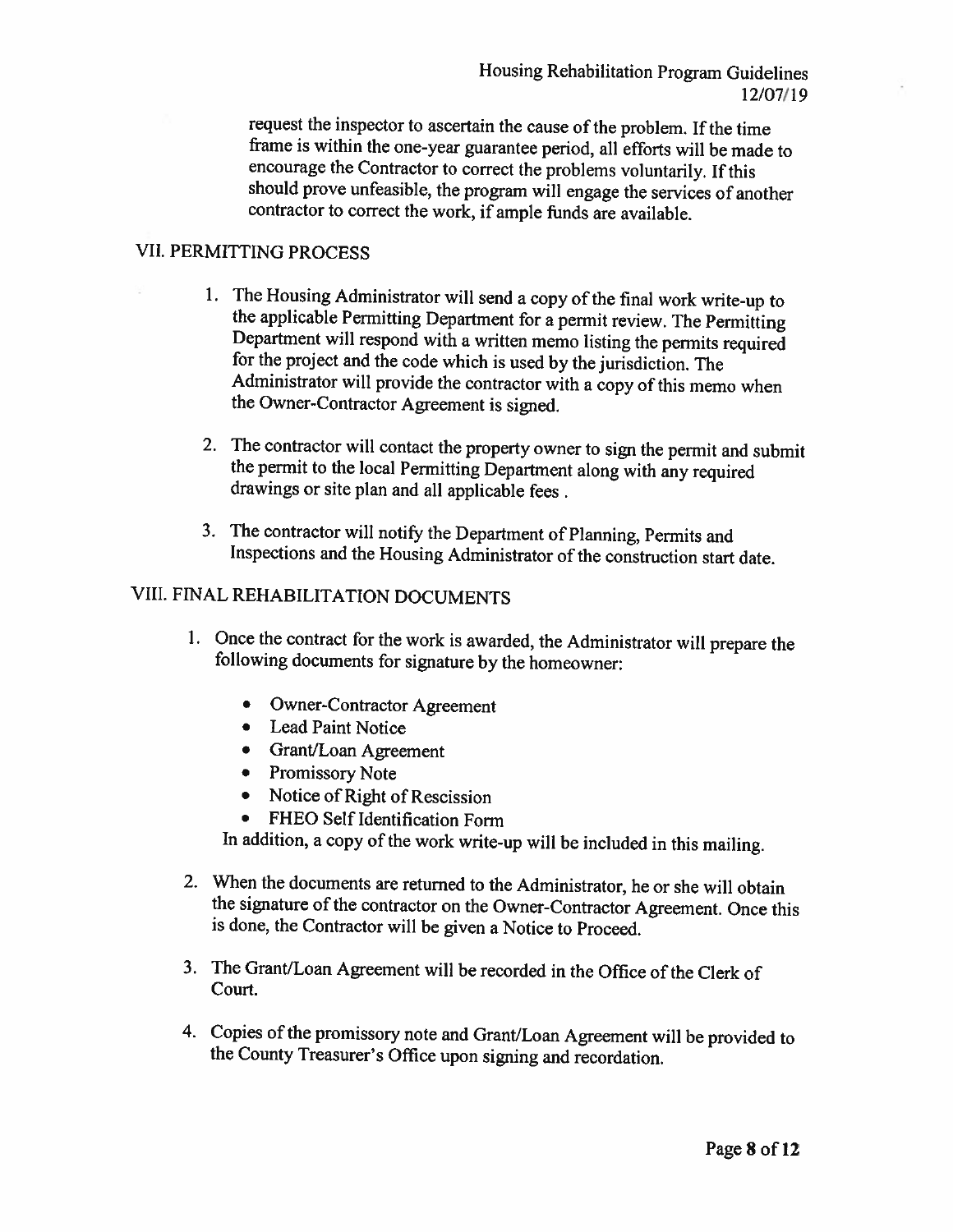#### **BID AND CONTRACT PROCEDURES** WORCESTER COUNTY HOUSING REHABILITATION PROGRAM

It shall be the policy of the Worcester County Rehabilitation Program to maximize participation by minority contractors. The Program Administrator shall consult all available resources for names of minority contractors.

The procedures contained herein apply only to work funded in whole or in part with County CDBG funds. Other agencies which supplement the CDBG funds have the option of using their own procedures.

#### CONTRACTOR QUALIFICATION

- 1. An advertisement soliciting interested rehabilitation contractors shall be placed in local newspapers by the Worcester County Housing Rehabilitation Program on behalf of the property owner. This ad will contain the information necessary to request a bid package and the date that bids are due.
- 2. Bid packages will be mailed to those contractors requesting them.
- 3. Bid packages will be mailed to those contractors known to be active in the area. The following will be required of contractors:
	- a. Adequate liability insurance (\$100,000/\$300,000 for personal injury and \$100,000 for property damage), listing agent's name, amount, expiration date and name of insurer.
	- b. Name of the company bank
	- c. The names of the usual subcontractors
	- d. The names and addresses of at least two (2) recent residential rehabilitation or remodeling customers
	- e. A list of all principal officers o the company
	- f. Number and date of the Maryland Home Improvement License
- 4. Contractors meeting the qualifications above will be deemed acceptable and will be allowed to bid on the rehabilitation projects. This privilege is contingent on the fact that no contractor is on HUD's debarred list, has filed bankruptcy or is otherwise deemed ineligible. The Housing Specialist/Inspector and the Housing Rehabilitation Program Administrator and award of the bid by the County Commissioners shall make final selection of the contractor after an evaluation of the bid. The name of contractors who do not perform satisfactorily will be submitted to the County Commissioners with a recommendation that they not be allowed to bid on future projects.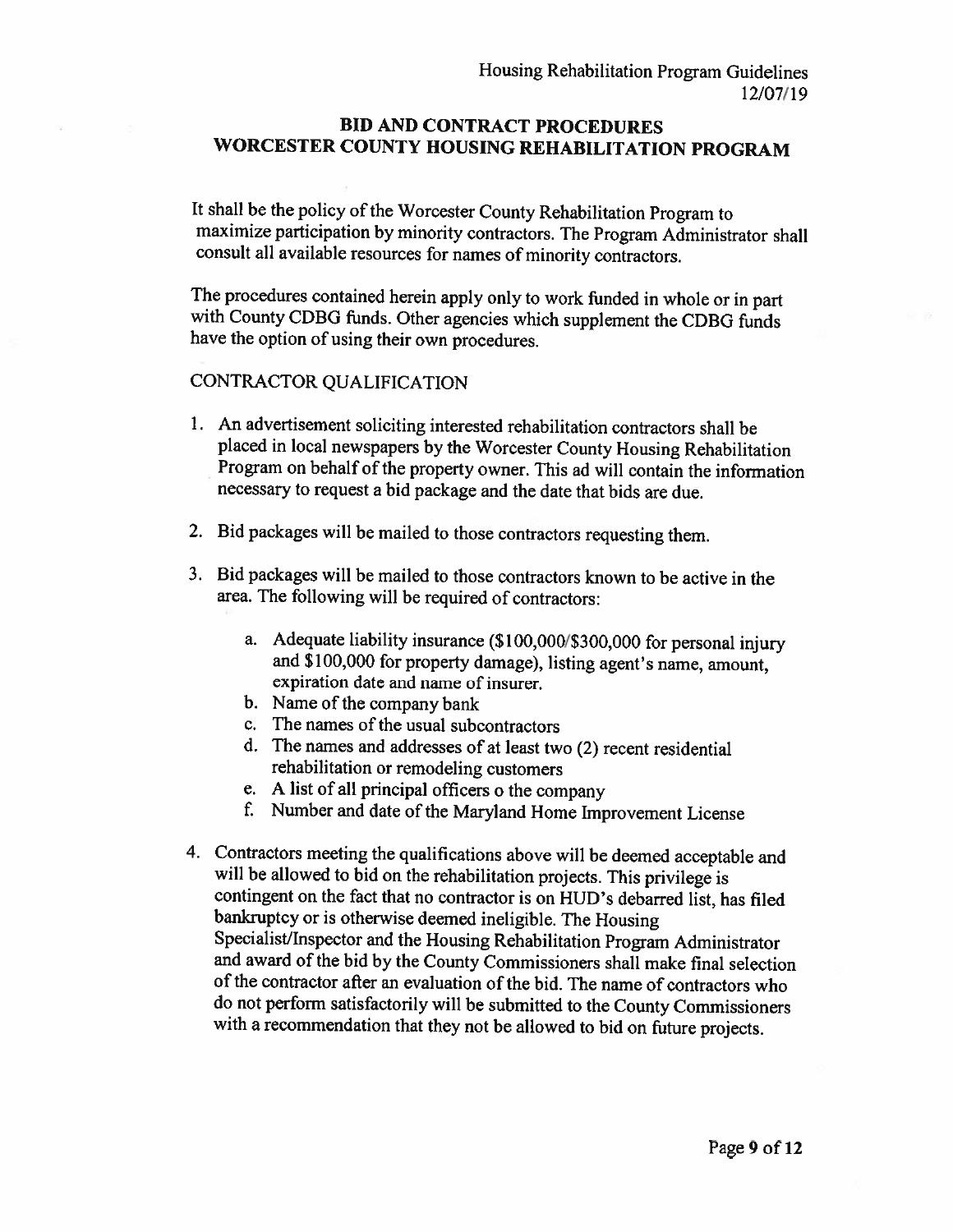- 5. Contractors will return completed and sealed bid packages to the Budget Officer no later than the date established in the advertisement. No bids will be accepted after this deadline. Faxed bids are not acceptable.
- 6. No items are to be omitted. All bids are to be totaled on the first page of the work write-up and signed by the contractor on the last page. Any bid which contains omitted items will be disqualified.
- 7. The jobs are to be bid on an individual basis, group bidding is not allowed.
- 8. Any questions concerning the substance of the work write-up should be clarified before the bid is submitted. No change orders may be made without the approval of the Worcester County Housing Rehabilitation Program Administrator. The submitting of bids shall be taken as a contractor's acknowledgement of the adequacy of the scope of work unless the bid is accompanied by a statement expressing the contractor's questions or concerns.
- 9. Bids will be reviewed by the Housing Specialist/Inspector and the Program Administrator. All bids will be opened publicly and read aloud at a specified time.
- 10. The contract for approved applications will be awarded consistent with the County's purchasing policy. Generally this will be the low bidder provided that he or she has met all eligibility criteria, and that the bid covers all items on the work write-up and that the bid appears to be feasible and responsive. The County Commissioners will award the contract at a regular meeting. It is the general policy of the program to use general contractors. However, there may be instances where work to only one trade is to be done. In these cases, the Administrator may solicit the appropriate subcontractor. All well and septic work will be bid separately. WORCESTER COUNTY RESERVES THE RIGHT TO REJECT ANY OR

### **CONTRACT PROCEDURES**

ALL BIDS.

- 1. A contract for construction work financed by a rehabilitation grant or loan shall be undertaken between the contractor and the property owner. The County will not be a party to such a contract, but will act on the recipient's behalf in bidding, contract award and inspections of work completed.
- 2. The form of the contract shall be as follows: a single document, containing the general conditions and specifications for the work performed. The bid form is included in the contract by reference.
- 3. General contract provisions shall be required in all rehabilitation construction contracts, including: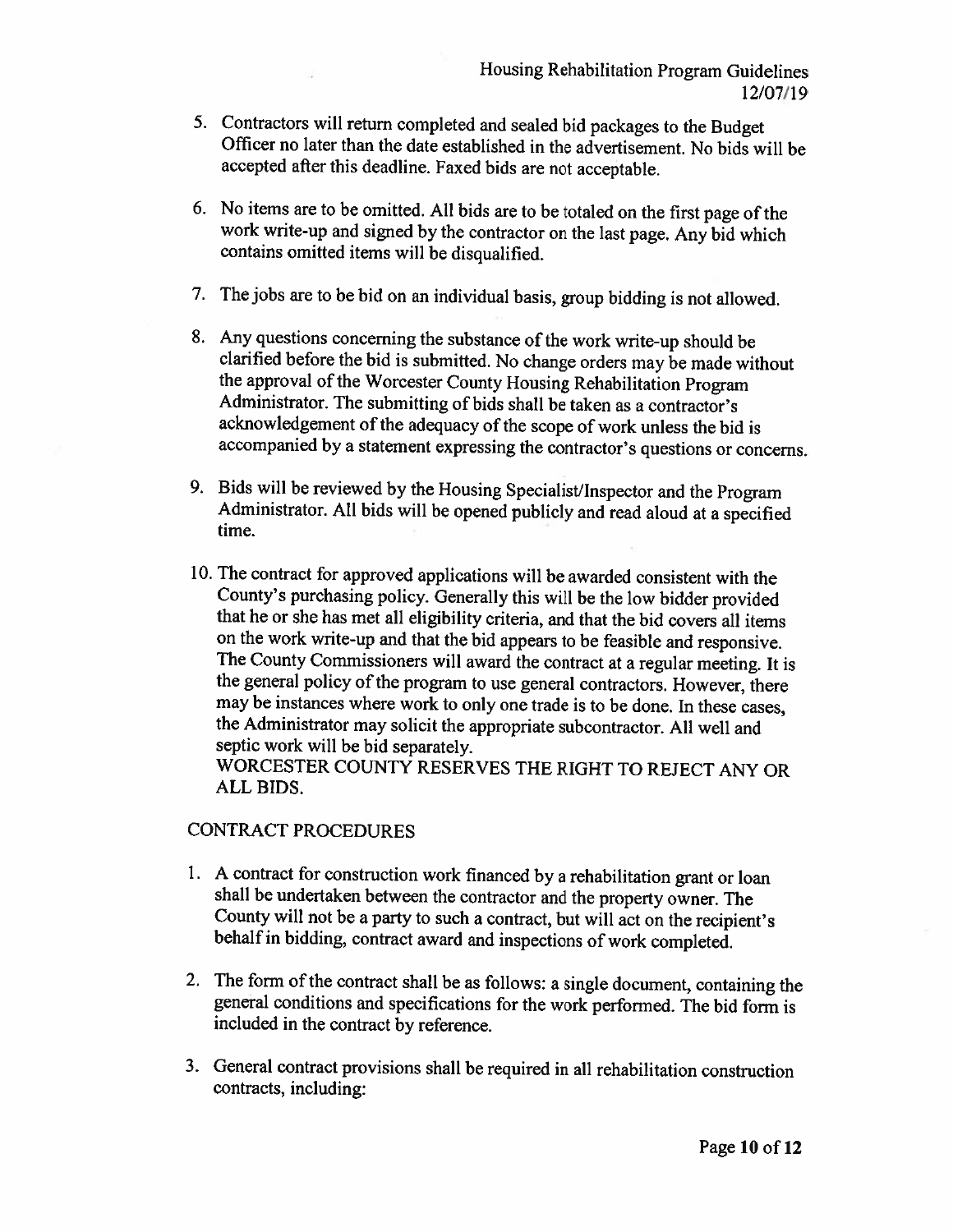- A provision that a written "Proceed to Work" order within a "to be determined" number of days is issued
- A provision that the Contractor will be paid the contract price  $\bullet$ according to a payment schedule specified within the contract when work is satisfactorily completed. Payment will be made as soon as possible after receipt of the contractor's invoice and for final payments receipt of release of liens by the contractors, suppliers and laborers involved.
- 4. The Contractor shall be required to follow the following provisions:
	- Comply with all County inspection requirements
	- Perform all work in accordance with applicable standards and requirements, whether or not covered by the work specifications.

#### **OWNER/CONTRACTOR DISPUTES**

If a dispute between the homeowner and contractor concerning workmanship, quality of materials, or scope of work occurs, the Program Inspector will meet with both parties to discuss their concerns. The Program Inspector will advise the homeowner and contractor, in writing, of the recommended resolution. If both parties are not satisfied with the recommended resolution, they may respond in writing to the Program Administrator within 10 days of the date of the notice from the Inspector. The Program Administrator will meet with the homeowner, contractor and inspector at the property, listen to the concerns of all parties and evaluate the disputed work. The Program Administrator will respond in writing within 10 days of the meeting. If the homeowner or contractor do not accept the final resolution of the Program, the dispute will be referred for independent arbitration as provided for in the terms of the Worcester County Housing Rehabilitation Owner-Contractor Agreement.

#### **CHANGE ORDERS**

- It is the policy of the Worcester County Housing Rehabilitation Program to carefully evaluate change orders. Every effort will be made to ensure that the work write-ups are complete and accurate representations of the work to be done in accordance with program guidelines. We require contractors to clarify any questions regarding the work write-up prior to the submission of a bid.
- For other items on which change orders may be required, the following procedures will apply, regardless of whether the request for a change is initiated by the contractor or a homeowner:
- 1. The contractor is required to telephone both the Program Administrator and the Project Inspector with a verbal explanation of the situation.